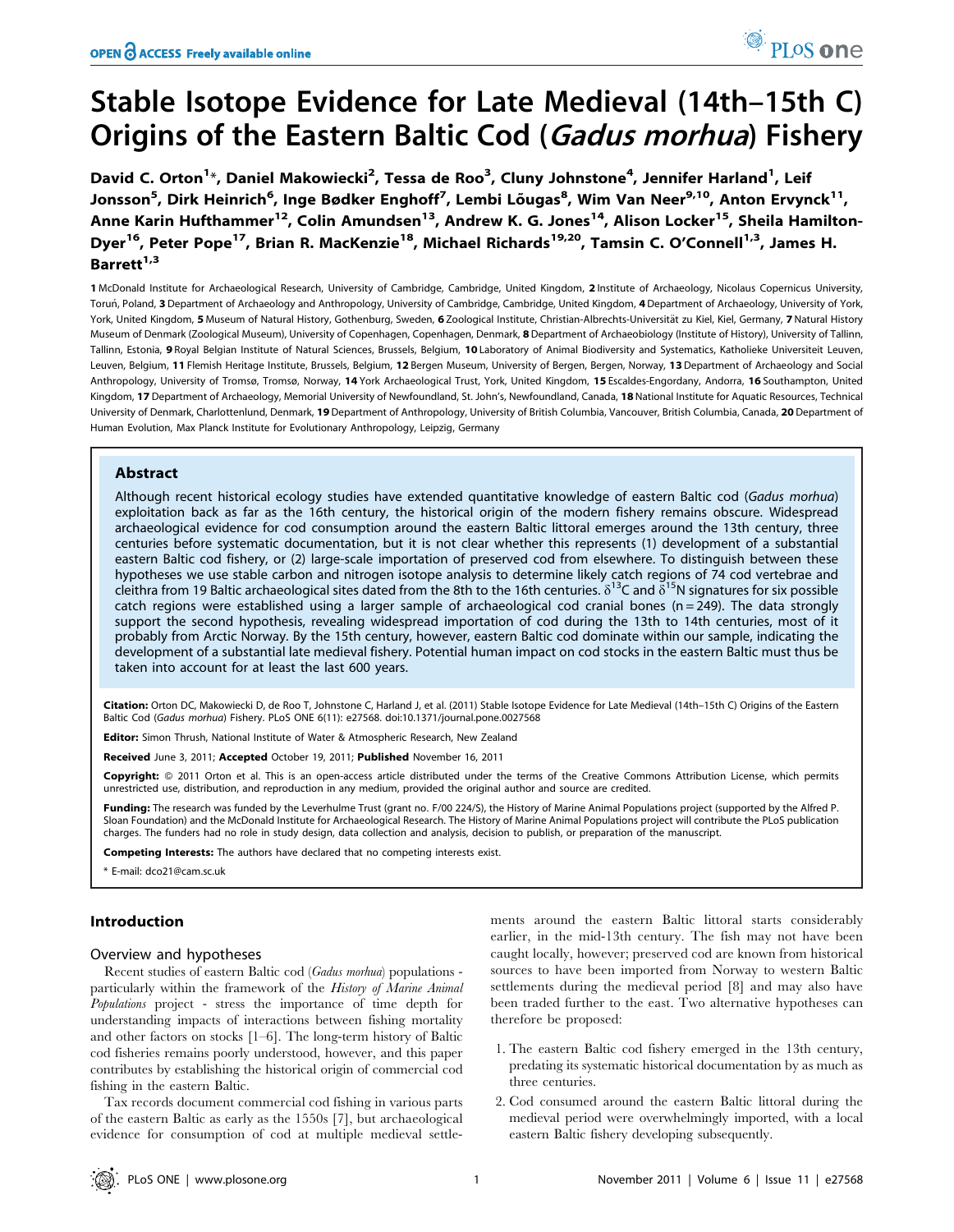We use stable carbon and nitrogen isotopic signatures to test these hypotheses by assigning likely provenances to 13th- to 16thcentury cod bones recovered from archaeological sites around the eastern Baltic littoral (defined as east of Bornholm; figure 1). Samples from western Baltic settlements are also analysed, to provide a comparative case where both earlier medieval cod fishing and cod trade have been documented by past research [9,10].

#### Background

Archaeology is an increasingly valuable methodology in global efforts to understand long-term trends in the utilization and alteration of marine ecosystems by humans [11]. The archaeological study of changing economic patterns – such as the expanding demand of growing, often urban, populations – has converged with environmental history as it reveals the relentless extraction of resources from both local and distant waters [12]. Yet the relationship between economic and ecological pressure is not simple. Responses to increased demand can vary between extensification (seeking ever more distant resources) and intensification (more labour-intensive exploitation of comparatively local waters) in complex ways, all mediated by the cultural filters of politics, tradition and belief. The present study seeks to illuminate these distinct yet interrelated variables by tracing the geographical origin of cod consumed in the Baltic Sea region, from the 8th century until the emergence of systematic catch statistics in the 16th century. In so doing it informs the economic and environmental 'history' of Europe, while also demonstrating the need to consider cultural factors that may lead to unexpected and counter-intuitive twists within an overall human trend of using increasingly distant resources [13].

Baltic cod in the area to the east of Bornholm (ICES subdivisions 25–32) comprise a distinct population from that in the western Baltic and Kattegat (ICES subdivisions 21–24) [14], and are sometimes considered a different subspecies (G. morhua callarias as opposed to G. morhua morhua)  $[15,16]$ . ICES (International Council for the Exploration of the Sea) subdivisions are universally recognized, unambiguous divisions that in this case are also coterminous with the approximate boundary between populations. Prehistoric exploitation of cod in both areas is attested by osteological remains from archaeological sites [17–23]. It virtually ceases in the Baltic proper with the end of the Neolithic period (c. 2500 BC), although cod do continue to be found at some sites on the Kattegat during the Bronze Age. Cod remains then reappear in substantial quantities in mid 1st millennium AD archaeological contexts on the western Baltic islands of Fyn and Sjælland, on Bornholm, and on the eastern Baltic island of Öland [9,24–27]. They are common during the Viking Age (8th–11th C) around the western Baltic, where their frequency increases into the subsequent medieval period, alongside the first evidence for deep sea fishing in the region [9]. Viking Age cod are also found at the trading centre of Visby on Gotland [28].

Conversely, around the eastern Baltic littoral - apart from the islands - evidence for cod consumption remains rare until around the 13th century [29]. In eastern Sweden, cod specimens are virtually absent from a very large studied assemblage at 8th– 10thcentury Birka [30], are noted as present in 12th-century layers at Sigtuna [31], but are the most common species amongst fish



Figure 1. Map showing definitions of eastern Baltic, western Baltic, and Kattegat. Individual ICES subdivisions and major islands mentioned in the text are also marked. doi:10.1371/journal.pone.0027568.g001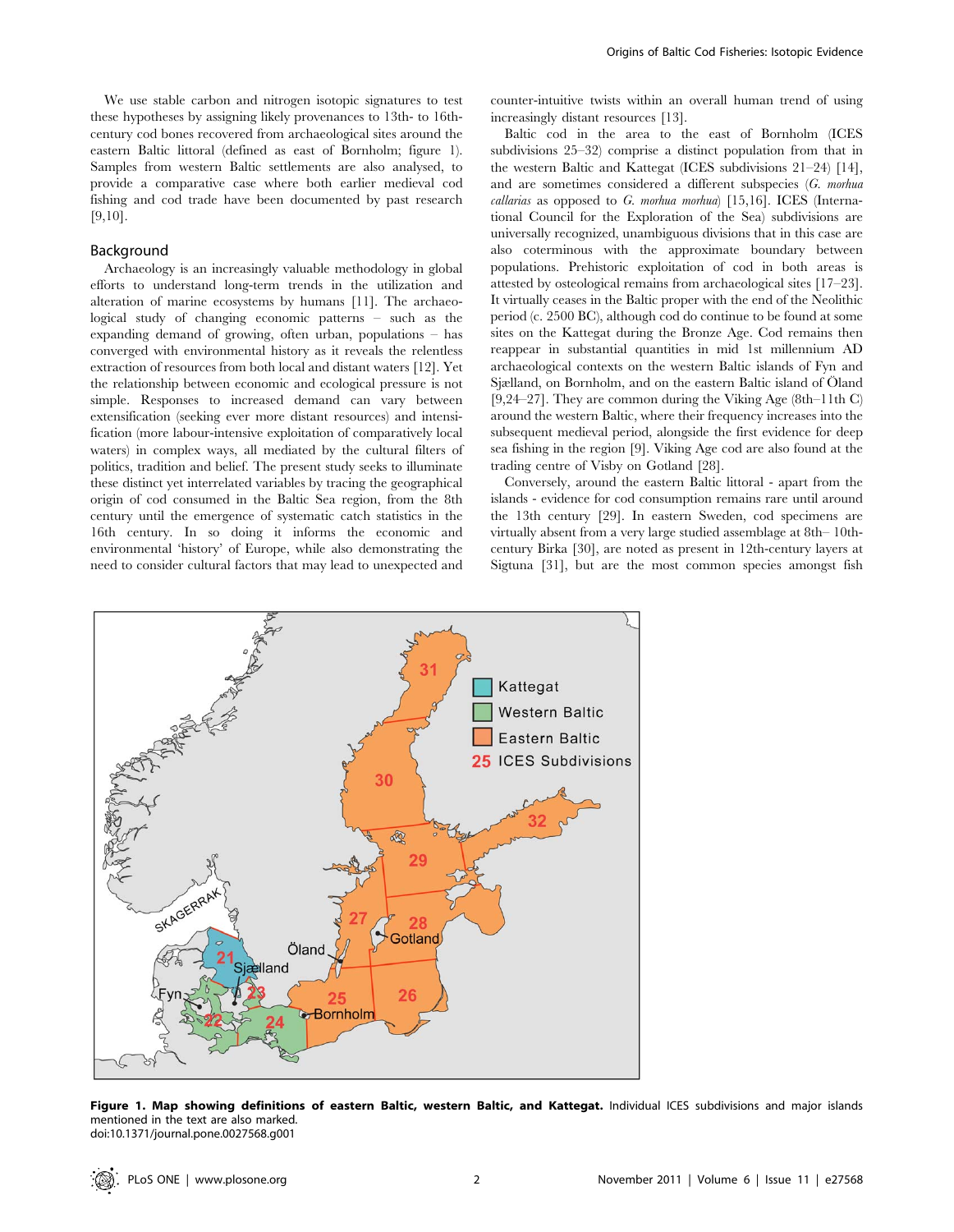remains from 13th- to 14th-century Uppsala [32]. In Estonia, only freshwater species are found at Viking Age coastal settlements, but cod bones make up over 20% of fish remains from 13th-century Tallinn and are present in smaller proportions (2–4%) at 14thcentury Pärnu and as far inland as 13th–14th-century Tartu [29,30,33]. In Poland, only four cod bones have been identified out of around 20,000 studied specimens from five 9th to 12thcentury coastal settlements, while in the 13th–16th centuries the species is represented in almost every studied coastal assemblage (and even at some settlements more than 50 km inland) in proportions ranging from a few percent to around half of identified fish remains [34].

The relative explosion in cod consumption during the 13th to 14th centuries coincides with major historical developments in the region. This period saw the interconnection of much of the eastern Baltic littoral with wider political and economic systems: German and Danish crusaders established settlements in Estonia and Latvia; most of the Polish coast came under the political influence of the Teutonic Order; and the Hanseatic League extended its economic activities throughout the Baltic and beyond. Evidence for cod consumption during the 13th–14th centuries comes precisely from the sites most connected with these developments, including colonial towns such as Tallinn and Pärnu, Polish coastal strongholds that had come under Germanic influence - e.g. Gdan´sk, Kołobrzeg - and Teutonic Order castles such as Mała Nieszawka (Poland).

Medieval evidence for cod consumption at inland settlements in the eastern Baltic region indicates that fish were preserved and traded during this period, at least on a local level [9,30,35]. Specimens from 12th- to 14th-century sites are often larger than either modern or prehistoric Baltic cod, suggesting that preserved fish were imported from the Kattegat or beyond [9,30,34]. This is supported by the anatomical distribution of specimens: cod cranial elements (typically removed before preservation and transport [36])are sometimes (a) much rarer and (b) from smaller fish than vertebrae found at the same sites [31,32].

It is historically plausible that cod consumed at medieval Baltic settlements were overwhelmingly imported. Exportdriven cod fisheries are known to have developed in Arctic Norway by the 11th to 12th centuries [37], and the Hanseatic League came to dominate trade in stockfish - decapitated and dried cod - during the 13th to 14th centuries [38,39]. This can be seen as an early example of food globalisation, with consumers increasingly detached from producers as expanding markets pushed resource exploitation well beyond local ecosystems [40]. Stockfish were typically shipped from Bergen to Lübeck during this period [8] and may have been traded on to Hanse ports in the eastern Baltic. If the cod consumed at 13th–14th century settlements in the eastern Baltic can be demonstrated to have been imported, this would confirm the integration of those settlements into a network of trade in fish that stretched at least from northern Norway to London and from Iceland to Tartu.

Historical records indicate the existence of taxable commercial cod fisheries off eastern Sweden and south-west Finland (ICES subdivisions 27 and 29) by the 1550s, and in the southern Baltic (ICES subdivision 25) by the start of the 17th century [7,41]. A 16th-century origin for eastern Baltic fisheries would coincide with challenges to Hanseatic dominance of the stockfish trade and declining fish prices [8,38]. On the other hand, absence of historical records from preceding centuries cannot be taken as evidence that eastern Baltic cod fisheries did not exist.

In order to distinguish between local (Baltic) fishing and importation of preserved cod from, for example, the North or Barents Seas, it is necessary to assign approximate provenances (i.e. catch regions) to cod bone specimens recovered from archaeological sites. We do so using stable carbon and nitrogen isotopic signatures, following a new methodology [10] recently applied to archaeological sites around the North Sea [12].

#### Stable Isotope Analysis

Carbon and nitrogen isotopic values ( $\delta^{13}$ C and  $\delta^{15}$ N) in fish tissues are likely to vary from region to region since they are known to change with temperature, salinity, nutrient loading, and trophic level [42–46]. They have been shown to differ between modern cod populations [47]. Since cod has well-understood migration patterns in which many populations remain close to their spawning grounds [15,48–51], isotopic signatures can in principle be used to assign individual specimens to likely catch regions. Well-documented increases in nutrient loading during the last hundred years, however - especially in the North and Baltic Sea littorals [52–57] - prevent extrapolation of modern isotopic data to historical periods. Instead, isotopic signatures for potential catch regions must be derived from archaeological material.

Our approach involves two steps [10]. Firstly, collagen from archaeological cod cranial bones ('control specimens') was used to identify isotopic ( $\delta^{13}$ C and  $\delta^{15}$ N) signatures for six potential catch regions (eastern Baltic, Kattegat/western Baltic, southern North Sea, northeast Atlantic, northwest Atlantic, Arctic Norway; figure 2). Cranial bones are likely to represent individuals caught relatively locally since - before the development of refrigeration cod were typically decapitated and dried for long-range transport or trade.

Secondly, the same isotopic values are measured for *postcranial* bones ('target specimens'), specifically vertebrae and cleithra, recovered from Viking Age and medieval sites around the Baltic. Since these elements were typically included in traditional preserved fish products such as stockfish [36,58], target specimens may derive either from local catches or from imported fish. Comparison with the regional isotopic signatures established in the first step allows individual target specimens to be assigned to their most likely catch regions.

This approach has previously been used successfully to provenance cod remains from medieval sites around the North Sea littoral [12]. The same methodology is applied here, with minor modifications to incorporate control and target samples from cod with estimated total lengths (TL) greater than 1 m (see materials and methods section, below). Such large fish - extremely rare in both modern and prehistoric Baltic populations - are common at many Baltic medieval sites and are often assumed to represent imports; excluding them from the study would therefore prejudice the results. Since fish size may influence isotopic values, all stages of analysis are carried out separately for specimens from cod with estimated lengths above and below 1000 mm (see materials and methods). The main control sample (171 cod with estimated TL 500–1000 mm) is identical to that used by Barrett et al. [12], and is supplemented here by 78 specimens with estimated  $TL > 1000$  mm (table S1).

#### Results

#### Control samples

Group means and  $1\sigma$  confidence intervals for carbon and nitrogen isotopic values from the 500–1000 mm control sample are shown in figure 3a. The eastern Baltic sample is particularly clearly separated from other regions, due in part to depleted  $\delta^{13}C$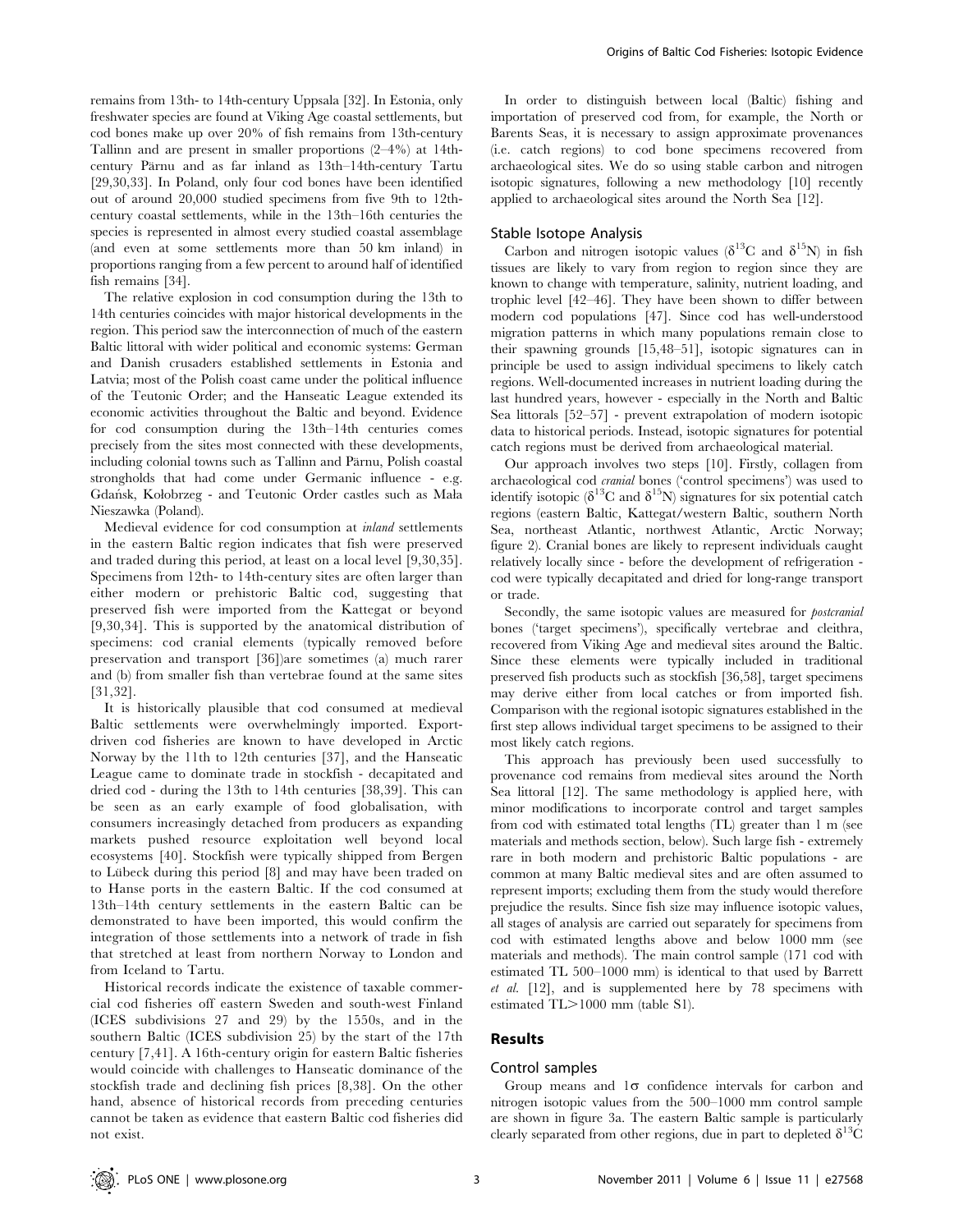

Figure 2. Sources of archaeological control specimens. Settlements are coloured by analytical region (see figure 3). Key to southern North Sea settlements: 1-Cambridge; 2-Castle Sint-Maartensdijk; 3-Flixborough; 4-Groningen; 5-Heist; 6-London; 7-Mechelen; 8-Norwich; 9-Raversijde; 10 - Ribe; 11-Southampton; 12-Wharram Percy; 13-York. Note that some large settlements provided samples from multiple archaeological sites. doi:10.1371/journal.pone.0027568.g002

values that may reflect the low salinity of the Baltic proper. By contrast the Kattegat/western Baltic sample falls closer to non-Baltic regions, with a large standard deviation in  $\delta^{13}C$  probably resulting from marked spatial and temporal variability in salinity [59,60], possibly compounded by fish migration within the region [61].



Figure 3.  $\delta^{13}$ C and  $\delta^{15}$ N for control specimens from each geographical region. A: means and 1o ranges for cod in the 500–1000 mm size class (data from [12]); B: new data for cod in the  $>$ 1000 mm size class. doi:10.1371/journal.pone.0027568.g003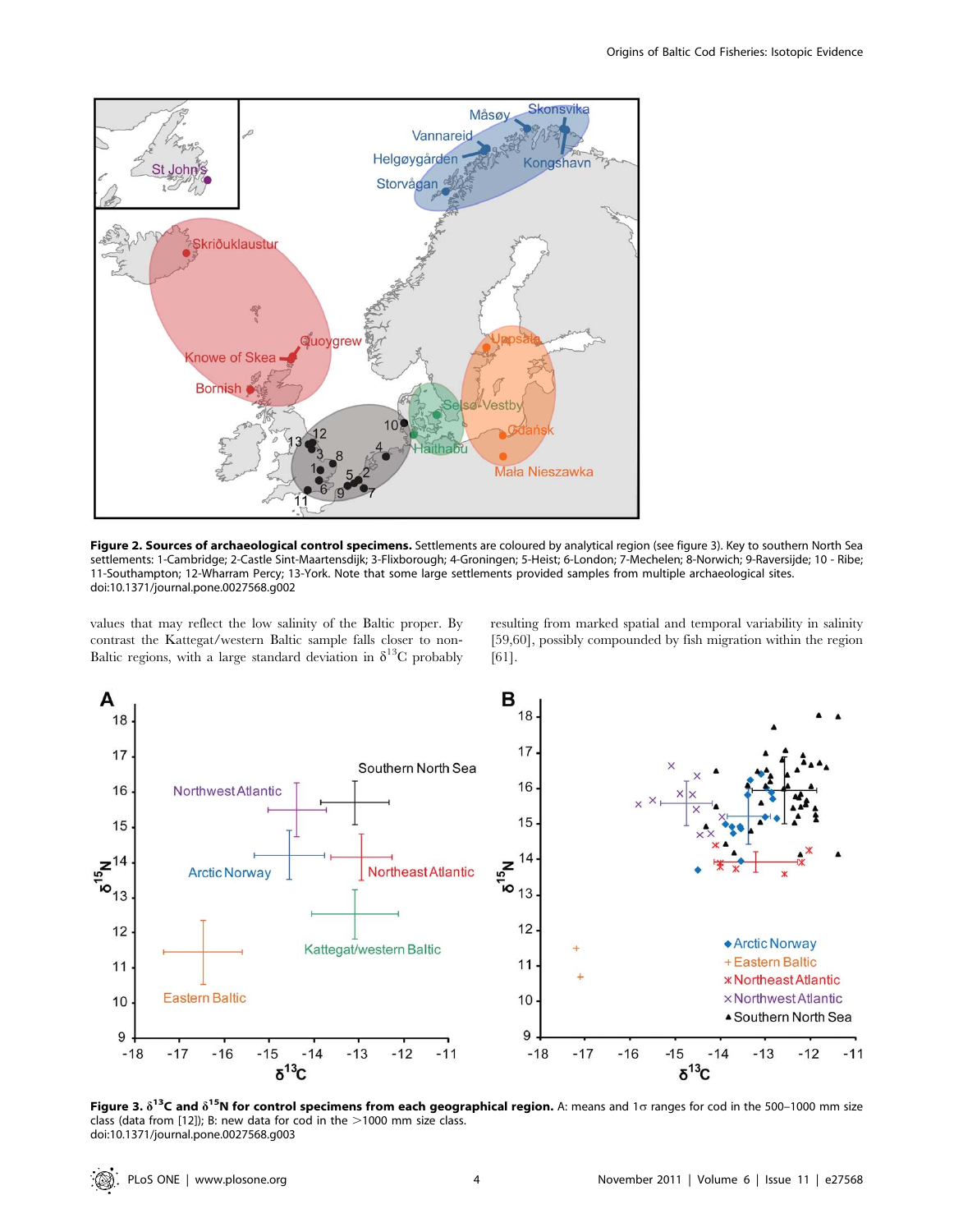Since regional isotopic signatures might conceivably have changed over time, it was necessary to assess possible temporal trends within the control data for each region using ANOVA (see materials and methods). For the 500–1000 mm control group, the only significant difference between time periods was for the Eastern Baltic, where a decrease was observed in  $\delta^{13}$ C between 13th/14th-century ( $n = 9$ ) and 15th/16th-century ( $n = 21$ ) specimens (F(df 1, 28) = 15.58,  $p = 0.0005$ ; mean difference = 1.1‰). The scale of this decrease is insufficient to obscure differences between regions, however, with the eastern Baltic remaining clearly separated from other regions when  $\delta^{13}C$  and  $\delta^{15}N$  are taken together (figure 3a). Raw data and graphic temporal comparisons for all regions are published in a previous study [12].

Target specimens within this size range were attributed to probable source regions using discriminant function analysis (DFA). The northeast Atlantic and Arctic Norwegian regions were grouped into a single source ('northern') for this purpose. Historical records indicate that dried cod produced both in Norway and in the Scandinavian north-east Atlantic colonies were traded via Bergen during the Middle Ages [62], so would have represented a single source of imports from the point of view of Baltic consumers. Taking the conservative view that cod from the north-west Atlantic (including the Grand Banks) are unlikely to have been traded to Europe before Zuan Caboto's transatlantic expedition in 1497, DFA was performed both excluding and including the control data from Newfoundland, for applicability to earlier and later target specimens respectively. This matches the approach taken in a recent study of cod imports to the southern North Sea littoral [12]. Reclassification success rates range from 73% to 93% including Newfoundland, and from 80% to 93% excluding it. Crucially for the present study, the success rate for the

eastern Baltic is 93% in all cases, and that for the Kattegat/ western Baltic is 80%.

Results for the  $>1000$  mm sample are plotted in figure 3b. The relative positions of the southern North Sea, northeast Atlantic, and northwest Atlantic groups are broadly similar to those for smaller fish, but significant elevation of both  $\delta^{13}C$  and  $\delta^{15}N$ amongst large Arctic Norwegian cod results in substantial overlap with the southern North Sea group. This implies a stronger relationship between fish size (and hence age) and trophic level amongst cod caught off northern Norway (likely primarily to be migratory Barents Sea cod [10]) than amongst other populations. For the present study, the implication is that imports of very large  $\cot$  (TL $>1000$  mm) cannot be reliably attributed to specific non-Baltic regions using stable isotopes.

No cod cranial bones in the  $>1000$  mm size category were obtained from the Kattegat/western Baltic region, and only two could be sampled from the eastern Baltic. This is not a sample selection issue but simply reflects the near-total absence of such specimens in the archaeological record: as with both modern populations and prehistoric data from the region [5,17], cod measuring more than 1 m appear to have been extremely rare in the Baltic Sea during the Viking Age and medieval periods. The two such specimens that were obtained, however, fit very well with the eastern Baltic data for smaller fish, each falling within one standard deviation of the group means for both  $\delta^{13}\bar{C}$  and  $\delta^{15}N$ .

Given the very limited Baltic data and the overlap between non-Baltic regions, DFA is clearly not applicable for the  $>1000$  mm sample. Instead, all non-Baltic control regions were grouped. Target specimens were then evaluated in terms of Mahalanobis distance  $(D^2)$  from the resulting centroid. Targets falling within a 95% confidence zone were assumed to be either from non-Baltic sources or the Kattegat/western Baltic. Those falling outside this

Table 1. Summary of target (postcranial) samples from the Baltic region by archaeological site.

| Region                  | <b>Site</b>                      | Country | Lat. $(^{\circ}N)$ | Long. $(^{\circ}E)$ | Date (AD)        | Cleithra       | Vertebrae      |
|-------------------------|----------------------------------|---------|--------------------|---------------------|------------------|----------------|----------------|
| Kattegat/western Baltic | Groß Strömkendorf                | Germany | 53.96              | 11.49               | 8thC             |                | $\overline{4}$ |
|                         | Haithabu Harbour                 | Germany | 54.49              | 9.57                | 9th $-11$ th C   | 4              | $\overline{2}$ |
|                         | Haithabu Settlement Area         | Germany | 54.49              | 9.57                | 9th $-11$ th C   |                | $\overline{2}$ |
|                         | Lübeck, Dr Julius-Leber-Straße   | Germany | 53.87              | 10.69               | 14th $C$         |                | 3              |
|                         | Lübeck, Fleischhauerstraße 64-72 | Germany | 53.87              | 10.69               | 14th $C$         | $\mathbf{1}$   |                |
|                         | Selsø-Vestby                     | Denmark | 55.74              | 12.01               | 8th-9th C        | 1              |                |
|                         | Stargard Szczeciński 11a         | Poland  | 53.34              | 15.05               | $L.13th-E.15thC$ |                | $\overline{4}$ |
| <b>Eastern Baltic</b>   | Elblag                           | Poland  | 54.16              | 19.40               | 13th C           |                | 1              |
|                         | Gdańsk, Granary Island           | Poland  | 54.35              | 18.66               | $L.14th-16th$ C  | $\overline{4}$ | 5              |
|                         | Gdańsk, Green Gate               | Poland  | 54.35              | 18.66               | 15th-16th C      | 1              |                |
|                         | Gdańsk, Olejarna Street 2        | Poland  | 54.36              | 18.66               | 1255-1295        |                | 3              |
|                         | Kołobrzeg, Armii Krajowej St. 19 | Poland  | 54.18              | 15.57               | 12th-14th C      |                | 2              |
|                         | Kołobrzeg, Gierczak Street       | Poland  | 54.17              | 15.58               | $L.14th$ C       | $\mathbf{1}$   | $\mathbf{1}$   |
|                         | Mała Nieszawka                   | Poland  | 52.99              | 18.55               | 14th-15th C      | 3              |                |
|                         | Tallinn, 10 Sauna St             | Estonia | 59.44              | 24.75               | $L.13th-E.14thC$ |                | 8              |
|                         | Tallinn, 10 Viru St              | Estonia | 59.44              | 24.75               | M.13th-L.14th C  | $\mathbf{1}$   | $\overline{2}$ |
|                         | Tallinn, 4 Rahukohtu St          | Estonia | 59.44              | 24.74               | $M.13th$ C       |                | $\overline{2}$ |
|                         | Tartu, Vanemuise St.             | Estonia | 58.37              | 26.72               | L.13th-E.14th C  | 1              | $\overline{2}$ |
|                         | Uppsala, Kransen Block           | Sweden  | 59.86              | 17.64               | 13th C; 15th C   | $\mathbf{1}$   | 15             |
| <b>Total samples</b>    |                                  |         |                    |                     |                  | 18             | 56             |

doi:10.1371/journal.pone.0027568.t001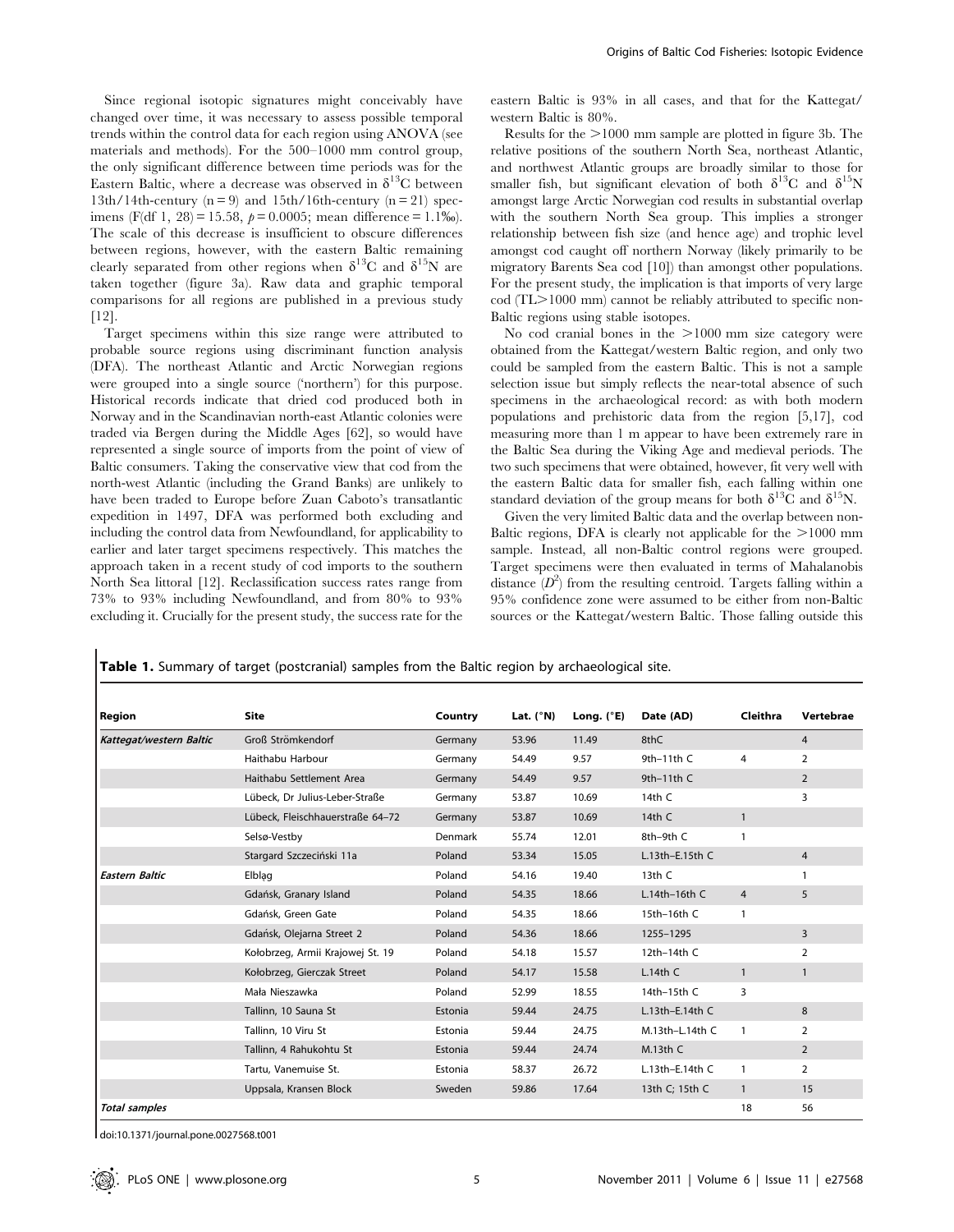zone were considered indeterminate but compared with the eastern Baltic data qualitatively in the discussion. The two eastern Baltic control specimens themselves fall well outside the confidence zone -  $p<0.0001$  in both cases - while only one non-Baltic control is a significant outlier (specimen 944:  $p = 0.0175$ ). Regional temporal comparisons were not carried out for this size class due to the pooling of all non-Baltic regions and the limited sample from the eastern Baltic. The non-Baltic group includes samples spanning the 10th–18th centuries, but remains clearly distinct from the available 14th/15th-century eastern Baltic controls.

#### Target samples

The target sample is composed of 56 vertebrae and 18 cleithra from 20 Baltic sites dated to the 8th to 16th centuries (table 1). Of these, 9 appeared in a pilot study [10] and the remainder are published here for the first time.  $\delta^{13}$ C and  $\delta^{15}$ N values have previously been published for 6 additional cod vertebrae from the German Viking Age and medieval sites of Haithabu and Schleswig as part of an ecosystem study [63] but are not used here due to inter-laboratory differences in sample preparation. Isotopic values, dating, and likely provenance are provided for individual specimens in tables 2 and 3 (TL 500–1000 mm) and table 4 (TL>1000 mm), while figure 4 gives an overview of change through time.

Sampled cod from the western Baltic appear mostly local until at least the 9th century, but are classified as imported in all cases at Viking Age Haithabu and in most cases at medieval Stargard Szczeciński and Lübeck. Isotopic values are plotted in figure 5, with control (cranial) specimens included for comparison. The four vertebrae from Groß Strömkendorf could plausibly all be local despite being assigned to several sources by DFA: with the exception of one possibly anomalous specimen - designated as local - they group tightly in  $\delta^{15}N$ , while variation in  $\delta^{13}C$  is typical of the Kattegat/western Baltic (presumably due to variable salinity). Of 16 target specimens from Haithabu, Stargard Szczeciński, and Lübeck, 14 are attributed non-Baltic provenances by DFA. A vertebra from Stargard Szczeciński with an eastern Baltic signature could nonetheless have been landed at Szczecin - 30 km downstream on the Oder - which lies just west of the boundary between ICES subdivisions 24 and 25 (see figure 1). The other exception, a cleithrum from Lübeck, falls between the western and eastern Baltic isotopic signatures. Since the difference in  $\delta^{13}$ C between these groups may be due in part to an east-west salinity gradient, intermediate values might represent either fluctuation in western Baltic salinity or fish living around the border of the two main Baltic populations; modern cod are known to move widely within the Bornholm Basin and occasionally to migrate between the Basin and the western Baltic [61].

Table 2. Isotopic results for smaller (estimated TL 500-1000 m) target specimens from the Kattegat/western Baltic.

| Site                                | ID   | Date (AD)                    | <b>Element</b> | Est.<br>length<br>(mm) | $\delta^{13}C$ | $\delta^{15}N$ | C: N | <b>Predicted provenance</b> | Prob. | <b>Status</b>           |
|-------------------------------------|------|------------------------------|----------------|------------------------|----------------|----------------|------|-----------------------------|-------|-------------------------|
| Groß Strömkendorf                   | 197  | 8th C                        | Vertebra       | 500-800                | $-12.63$       | 12.97          | 3.4  | Kattegat/western Baltic     | 0.89  | Local                   |
| Groß Strömkendorf                   | 323  | 8th C                        | Vertebra       | 500-800                | $-14.22$       | 13.46          | 3.3  | Northern                    | 0.73  | Import                  |
| <b>Groß Strömkendorf</b>            | 324  | 8th C                        | Vertebra       | 500-800                | $-15.52$       | 12.82          | 3.6  | <b>Eastern Baltic</b>       | 0.60  | Cross-<br><b>Baltic</b> |
| Groß Strömkendorf                   | 325  | 8th C                        | Vertebra       | $500 - 800 - 9.96$     |                | 11.10          | 3.3  | Kattegat/western Baltic     | 1.00  | Local                   |
| Selsø-Vestby                        | 224  | 8th-9th C                    | Cleithrum      | 500-800                | $-12.57$       | 12.06          | 3.3  | Kattegat/western Baltic     | 0.99  | Local                   |
| Haithabu Harbour                    | 315  | 9th-11th C                   | Vertebra       | 800-1000               | $-14.98$       | 13.97          | 3.4  | Northern                    | 0.94  | Import                  |
| Haithabu Harbour                    | 316  | 9th $-11$ th C               | Vertebra       | 800-1000               | $-14.72$       | 15.07          | 3.3  | Northern                    | 0.56  | Import                  |
| Haithabu Harbour                    | 317  | 9th-11th C                   | Cleithrum      | 800-1000               | $-14.23$       | 14.36          | 3.4  | Northern                    | 0.87  | Import                  |
| Haithabu Harbour                    | 318  | 9th $-11$ th C               | Cleithrum      | $800 - 1000 - 14.49$   |                | 14.87          | 3.3  | Northern                    | 0.67  | Import                  |
| Haithabu Harbour                    | 319  | 9th-11th C                   | Cleithrum      | 800-1000               | $-11.86$       | 15.86          | 3.1  | Southern North sea          | 0.96  | Import                  |
| Haithabu Harbour                    | 320  | 9th $-11$ th C               | Cleithrum      | 800-1000               | $-14.81$       | 14.59          | 3.3  | Northern                    | 0.84  | Import                  |
| Haithabu Settlement area            | 826  | 9th-11th C                   | Vertebra       | 800-1000               | $-14.70$       | 13.20          | 3.3  | Northern                    | 0.63  | Import                  |
| Haithabu Settlement area            | 828  | 9th $-11$ th C               | Vertebra       | $800 - 1000 - 13.90$   |                | 14.30          | 3.3  | Northern                    | 0.86  | Import                  |
| Stargard Szczeciński 11a            | 1159 | $L.13th-$<br>$E.15th$ C      | Vertebra       | $800 - 1000 - 13.10$   |                | 15.00          | 3.3  | Southern North sea          | 0.57  | Import                  |
| Stargard Szczeciński 11a            | 1160 | $L.13th-$<br>E.15thC         | Vertebra       | $800 - 1000 - 14.60$   |                | 13.60          | 3.3  | Northern                    | 0.85  | Import                  |
| Stargard Szczeciński 11a            | 1161 | $L.13th-$<br><b>E.15th C</b> | Vertebra       | 500-800                | $-16.90$       | 12.20          | 3.6  | <b>Eastern Baltic</b>       | 1.00  | Cross-<br><b>Baltic</b> |
| Stargard Szczeciński 11a            | 1162 | $L.13th-$<br>E.15thC         | Vertebra       | $800 - 1000 - 15.80$   |                | 14.20          | 3.6  | Northern                    | 0.95  | Import                  |
| Lübeck,<br>Fleischhauerstraße 64-72 | 815  | 14th C                       | Cleithrum      | 500-800 -14.80         |                | 11.30          | 3.3  | <b>Eastern Baltic</b>       | 0.76  | Cross-<br><b>Baltic</b> |
| Lübeck, Dr Julius-Leber-Straße      | 816  | 14th C                       | Vertebra       | 800-1000               | $-12.30$       | 14.80          | 3.2  | Southern North sea          | 0.52  | Import                  |
| Lübeck. Dr Julius-Leber-Straße      | 818  | 14th C                       | Vertebra       | 800-1000               | $-14.60$       | 14.80          | 3.3  | Northern                    | 0.72  | Import                  |
| Lübeck, Dr Julius-Leber-Straße      | 819  | 14th C                       | Vertebra       | $800 - 1000 - 14.00$   |                | 14.90          | 3.4  | Northern                    | 0.60  | Import                  |

Provenances are as predicted by DFA, along with probability of membership of the relevant geographical group. Specimens in bold face are those which appear to have been caught in the Baltic.

doi:10.1371/journal.pone.0027568.t002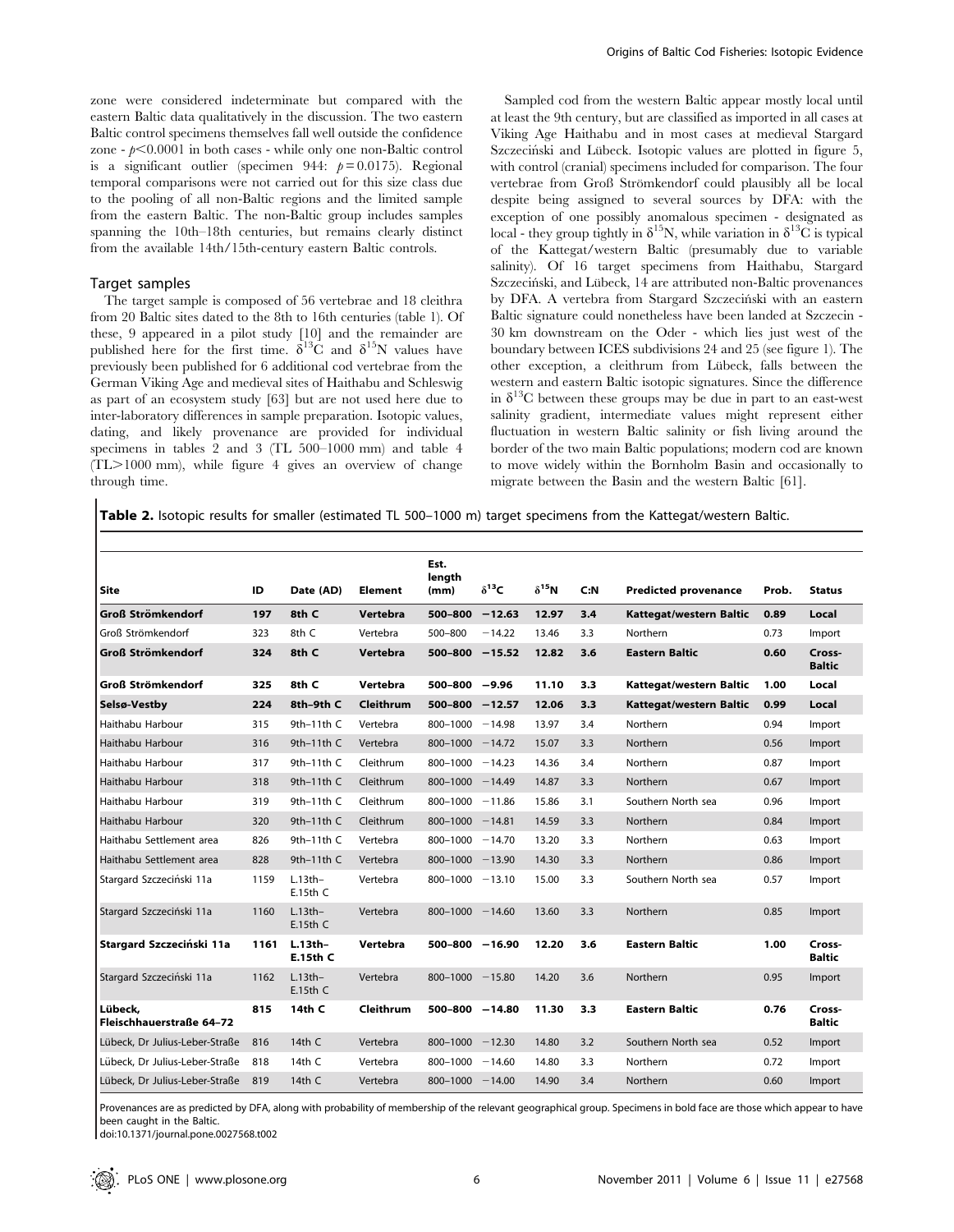Table 3. Isotopic results for smaller (estimated TL 500–1000 m) target specimens from the Eastern Baltic.

| Site                                       | ID   | Date (AD)               | Element   | Est. length<br>(mm) | $\delta^{13}$ C | $\delta^{15}$ N | C:N | Predicted<br>provenance           | Prob. | <b>Status</b>           |
|--------------------------------------------|------|-------------------------|-----------|---------------------|-----------------|-----------------|-----|-----------------------------------|-------|-------------------------|
| Tallinn, 4                                 | 491  | 1225-1250               | Vertebra  | 800-1000            | $-14.41$        | 14.31           | 3.3 | Northern                          | 0.89  | Import                  |
| Rahukohtu St<br>Tallinn, 4<br>Rahukohtu St | 492  | 1225-1250               | Vertebra  | 500-800             | $-14.61$        | 15.12           | 3.4 | Northern                          | 0.51  | Import                  |
| Uppsala                                    | 327  | L. $13^{th}$ C          | Vertebra  | 800-1000            | $-15.44$        | 13.23           | 3.3 | Northern                          | 0.65  | Import                  |
| Uppsala                                    | 332  | L. $13^{th}$ C          | Vertebra  | 800-1000            | $-14.19$        | 15.25           | 3.4 | Southern North sea                | 0.62  | Import                  |
| Uppsala                                    | 334  | L. $13^{th}$ C          | Vertebra  | 800-1000            | $-14.03$        | 15.43           | 3.1 | Southern North sea                | 0.75  | Import                  |
| Uppsala                                    | 335  | L. $13^{th}$ C          | Vertebra  | 800-1000            | $-14.74$        | 13.50           | 3.4 | Northern                          | 0.83  | Import                  |
| Uppsala                                    | 336  | L. $13th$ C             | Vertebra  | 800-1000            | $-14.71$        | 13.86           | 3.3 | Northern                          | 0.92  | Import                  |
| Uppsala                                    | 337  | L. 13th C               | Vertebra  | 800-1000            | $-14.65$        | 14.27           | 3.4 | Northern                          | 0.91  | Import                  |
| Uppsala                                    | 338  | L. 13th C               | Vertebra  | 800-1000            | $-13.16$        | 14.06           | 3.3 | Northern                          | 0.82  | Import                  |
| Tallinn, 10<br>Sauna St                    | 480  | $L.13th-$<br>$E.14th$ C | Vertebra  | 800-1000            | $-14.35$        | 16.08           | 3.3 | Southern North sea                | 0.94  | Import                  |
| Tallinn, 10<br>Sauna St                    | 482  | $L.13th-$<br>$E.14th$ C | Vertebra  | 800-1000            | $-14.33$        | 14.41           | 3.1 | Northern                          | 0.86  | Import                  |
| Tallinn, 10<br>Sauna St                    | 483  | $L.13th-$<br>$E.14th$ C | Vertebra  | 800-1000            | $-11.51$        | 15.87           | 3.2 | Southern North sea                | 0.97  | Import                  |
| Tallinn, 10 Sauna 485<br>St                |      | $L.13th-$<br>E.14th C   | Vertebra  | 800-1000            | $-13.62$        | 13.15           | 3.2 | Kattegat/western<br><b>Baltic</b> | 0.63  | Cross-<br><b>Baltic</b> |
| Tallinn, 10<br>Sauna St                    | 486  | $L.13th-$<br>$E.14th$ C | Vertebra  | 500-800             | $-13.52$        | 14.62           | 3.2 | Northern                          | 0.72  | Import                  |
| Tartu,<br>Vanemuise St.                    | 493  | $L.13th-$<br>$E.14th$ C | Vertebra  | 800-1000            | $-14.18$        | 15.73           | 3.2 | Southern North sea                | 0.87  | Import                  |
| Tartu,<br>Vanemuise St.                    | 494  | $L.13th-$<br>$E.14th$ C | Vertebra  | 500-800             | $-14.57$        | 14.27           | 3.3 | Northern                          | 0.91  | Import                  |
| Tartu,<br>Vanemuise St.                    | 495  | $L.13th-$<br>$E.14th$ C | Cleithrum | 500-800             | $-14.86$        | 14.31           | 3.2 | Northern                          | 0.91  | Import                  |
| Gdańsk, Olejarna<br>Street 2               | 469  | 1350-1400               | Vertebra  | 800-1000            | $-14.73$        | 14.75           | 3.3 | Northern                          | 0.76  | Import                  |
| Kołobrzeg,<br>Gierczak Street              | 476  | 1350-1400               | Cleithrum | 800-1000            | $-15.55$        | 11.39           | 3.1 | <b>Eastern Baltic</b>             | 0.97  | Local                   |
| Tallinn, 10<br>Viru St                     | 487  | 1350-1400               | Cleithrum | 800-1000            | $-11.68$        | 15.11           | 3.1 | Southern North sea                | 0.77  | Import                  |
| Tallinn,<br>10 Viru St                     | 488  | 1350-1400               | Vertebra  | 500-800             | $-13.00$        | 14.39           | 3.2 | Northern                          | 0.77  | Import                  |
| Gdańsk, Granary<br>Island                  | 1137 | 1350-1450               | Vertebra  | 800-1000            | $-16.20$        | 9.40            | 3.1 | <b>Eastern Baltic</b>             | 1.00  | Local                   |
| Gdańsk, Granary 1138<br>isiand             |      | 1350-1450               | Cleithrum | 500-800             | $-17.70$        | 11.30           | 3,4 | <b>Eastern Baltic</b>             | 1.00  | Local                   |
| Gdańsk, Granary 1154<br>Island             |      | 1350-1450               | Cleithrum | 800-1000            | $-17.90$        | 10.30           | 3.3 | Eastern Baltic                    | 1.00  | Local                   |
| Mała Nieszawka                             | 215  | 14th-15th C             | Cleithrum | 500-800             | $-18.03$        | 11.06           | 3.6 | <b>Eastern Baltic</b>             | 1.00  | Local                   |
| Mała Nieszawka                             | 216  | 14th-15th C             | Cleithrum | 500-800             | $-16.53$        | 10.87           | 3.2 | <b>Eastern Baltic</b>             | 1.00  | Local                   |
| Mała Nieszawka                             | 217  | 14th-15th C             | Cleithrum | 500-800             | $-15.69$        | 11.86           | 3.2 | Eastern Baltic                    | 0.97  | Local                   |
| Gdańsk, Granary<br>Island                  | 1150 | 14th-<br>15th C         | Vertebra  | 800-1000            | $-17.00$        | 10.80           | 3.6 | Eastern Baltic                    | 1.00  | Local                   |
| Uppsala                                    | 466  | 15th C                  | Cleithrum | 800-1000            | $-16.09$        | 12.19           | 3.3 | <b>Eastern Baltic</b>             | 0.98  | Local                   |
| Gdańsk, Granary<br>Island                  | 1146 | 15th C                  | Vertebra  | 500-800             | $-16.00$        | 10.40           | 3.3 | Eastern Baltic                    | 1.00  | Local                   |
| Gdańsk,<br>Granary Island                  | 1147 | 1450-1500               | Vertebra  | 800-1000            | $-14.90$        | 13.40           | 3.5 | Northern                          | 0.77  | Import                  |
| Gdańsk,<br><b>Green Gate</b>               | 477  | 15th-<br>16th C         | Cleithrum | 800-1000            | $-18.66$        | 11.14           | 3.6 | Eastern Baltic                    | 1.00  | Local                   |
| Gdańsk, Granary<br>Island                  | 1140 | 15th-<br>16th C         | Cleithrum | 800-1000            | $-16.40$        | 11.00           | 3.1 | <b>Eastern Baltic</b>             | 1.00  | Local                   |

Provenances are as predicted by DFA, along with probability of membership of the relevant geographical group. Specimens in bold face are those which appear to have been caught in the Baltic.

doi:10.1371/journal.pone.0027568.t003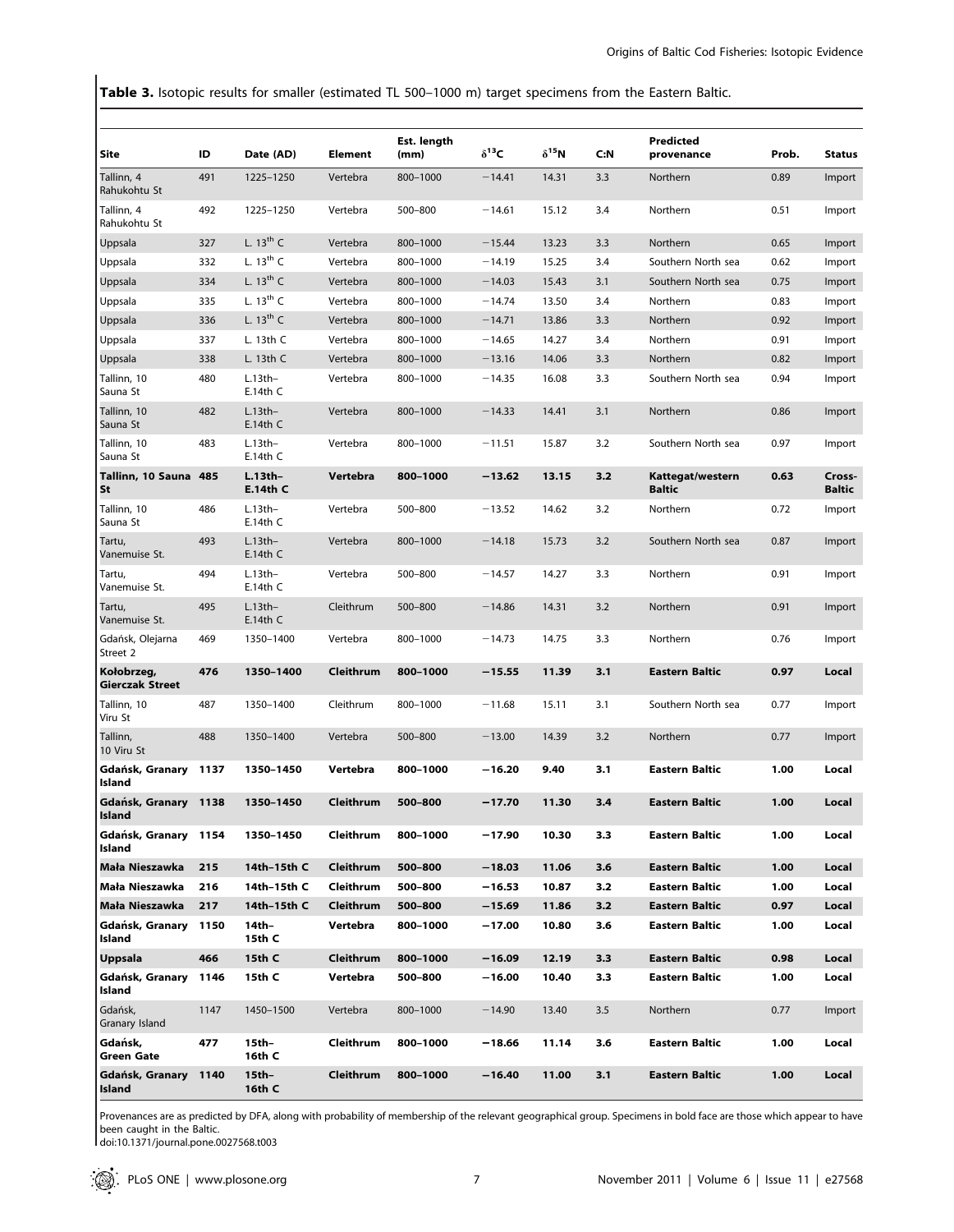Table 4. Isotopic results for large target specimens (estimated  $TL > 1000$  m).

| Site                                | ID   | Date (AD)             | <b>Element</b>   | Est. length<br>(mm) | $\delta^{13}$ C | $\delta^{15}N$ | C: N | $D^2$ | $\boldsymbol{p}$ | <b>Status</b> | <b>Notes</b> |
|-------------------------------------|------|-----------------------|------------------|---------------------|-----------------|----------------|------|-------|------------------|---------------|--------------|
| Tallinn, 10 Viru St                 | 489  | 1225-1250             | Vertebra         | >1000               | $-13.26$        | 16.08          | 3.3  | 0.3   | 0.85             | Import        |              |
| Uppsala                             | 326  | L. 13th C             | Vertebra         | >1000               | $-14.54$        | 15.25          | 3.4  | 2.1   | 0.36             | Import        |              |
| Uppsala                             | 328  | L. 13th C             | Vertebra         | >1000               | $-14.39$        | 14.91          | 3.3  | 1.8   | 0.41             | Import        |              |
| Uppsala                             | 329  | L. 13th C             | Vertebra         | >1000               | $-13.93$        | 15.32          | 3.3  | 0.7   | 0.70             | Import        |              |
| <b>Uppsala</b>                      | 330  | L. 13th C             | Vertebra         | >1000               | $-15.40$        | 13.57          | 3.5  | 6.6   | 0.04             | Indet.        | Import?      |
| Uppsala                             | 331  | L. 13th C             | Vertebra         | >1000               | $-14.82$        | 15.08          | 3.5  | 2.9   | 0.23             | Import        |              |
| Uppsala                             | 333  | L. 13th C             | Vertebra         | >1000               | $-14.64$        | 14.43          | 3.4  | 2.8   | 0.24             | Import        |              |
| Uppsala                             | 443  | L. 13th C             | Vertebra         | >1000               | $-13.34$        | 15.40          | 3.2  | 0.1   | 0.96             | Import        |              |
| Uppsala                             | 444  | L. 13th C             | Vertebra         | >1000               | $-14.29$        | 15.29          | 3.3  | 1.4   | 0.49             | Import        |              |
| Elblag                              | 472  | 13th C                | Vertebra         | >1000               | $-15.00$        | 13.54          | 3.4  | 5.6   | 0.06             | Import        |              |
| Kołobrzeg, Armii<br>Krajowej St. 19 | 473  | 12th-14th C           | Vertebra         | >1000               | $-14.33$        | 14.91          | 3.4  | 1.6   | 0.44             | Import        |              |
| Kołobrzeg, Armii<br>Krajowej St. 19 | 474  | 12th-14th C           | Vertebra         | >1000               | $-15.08$        | 14.95          | 3.4  | 3.8   | 0.15             | Import        |              |
| Gdańsk, Olejarna<br>Street 2        | 470  | 1255-1295 AD          | Vertebra         | >1000               | $-14.30$        | 15.19          | 3.3  | 1.5   | 0.48             | Import        |              |
| Gdańsk, Olejarna<br><b>Street 2</b> | 471  | 1255-1295 AD Vertebra |                  | >1000               | $-15.42$        | 13.33          | 3.4  | 7.3   | 0.03             | Indet.        | Import?      |
| Tallinn, 10 Sauna St                | 479  | $L.13th-E.14thC$      | Vertebra         | >1000               | $-14.27$        | 15.92          | 3.4  | 1.8   | 0.40             | Import        |              |
| Tallinn, 10 Sauna St                | 481  | L.13th-E.14th C       | Vertebra         | >1000               | $-12.65$        | 14.77          | 3.2  | 1.1   | 0.59             | Import        |              |
| Tallinn, 10 Sauna St                | 484  | $L.13th-E.14thC$      | Vertebra         | >1000               | $-14.15$        | 15.72          | 3.3  | 1.3   | 0.52             | Import        |              |
| Kołobrzeg, Gierczak<br>Street       | 475  | $L.14th$ C            | Vertebra         | >1000               | $-13.39$        | 15.18          | 3.3  | 0.2   | 0.91             | Import        |              |
| Gdańsk,<br><b>Granary Island</b>    | 1149 | 14th-15thC            | <b>Cleithrum</b> | >1000               | $-16.90$        | 8.00           | 3.0  | 32.7  | 0.00             | Indet.        | Local?       |
| Gdańsk, Granary Island 1155         |      | 15-16th C             | Vertebra         | >1000               | $-14.20$        | 13.70          | 3.3  | 3.6   | 0.17             | Import        |              |

Mahalanobis distances ( $D^2$ ) are from the centroid for all non-Baltic control specimens in the >1000 mm size class, and are given with their associated p values. Specimens in bold face are those which fall outside the 95% confidence zone for the non-Baltic group - these are classed as 'indeterminate' but assessed informally in the 'notes' column.

doi:10.1371/journal.pone.0027568.t004

The absence of early samples from the eastern Baltic reflects very limited cod consumption prior to the 13th century, but the 13th- to 14th-century data show a clear dominance of imported over locally caught cod. Out of 21 samples in the 500–1000 mm class, 19 are designated non-Baltic by DFA, with Arctic Norway appearing to be the main source (figure 6). One vertebra found at Tallinn is assigned to the Kattegat/western Baltic but could also plausibly be from Arctic Norway or the northeast Atlantic. The only target specimen assigned to the eastern Baltic is a cleithrum from Kołobrzeg, dated to the second half of the 14th century.

None of the  $>1000$  mm sample (n = 19) have isotopic ratios similar to the eastern Baltic controls, and it is likely that most or all were imported either from the western Baltic - for which no control data is available - or beyond (table 4). Two vertebra - one each from Gdan´sk and Uppsala - fall outside a 95% confidence zone around the mean for all non-Baltic control specimens (see materials and methods). These specimens may have been imported from the western Baltic, but in the absence of appropriate control data for this region and size class they cannot be assigned a provenance with any confidence, and are instead treated as indeterminate.

By the 15th to 16th centuries (including a few samples that *may* be from the late 14th century) most sampled specimens were apparently caught locally. Only one of 12 target specimens in the 500–1000 mm class - from Gdan´sk - is assigned a non-Baltic

provenance, although a cranial specimen from Uppsala also appears to have been imported from Arctic Norway in a departure from the usual stockfish preparation technique (figure 7). Of two .1000 mm specimens, one is probably imported and the other classed as indeterminate - matches the eastern Baltic controls in terms of  $\delta^{13}C$  but has an anomalously low  $\delta^{15}N$ .

# **Discussion**

The results presented here strongly support hypothesis 2: that the emergence of widespread evidence for cod consumption around much of the Baltic littoral during the 13th and 14th centuries reflects imports rather than a local fishery. However, a substantial eastern Baltic cod fishery does appear to have developed by the 15th or even late 14th century, predating systematic documentation at least 100 years. Archaeological and stable isotope data provide compelling evidence that the commercial eastern Baltic cod fisheries recently traced historically from the 20th back to the 16th century [2–4,7] have their roots in the late medieval replacement of imported stockfish with locally caught cod.

The evidence set out here points to the importance of cultural and economic factors in this development, with the fishery emerging only after a local market for cod had been established. In the south-east Baltic the emergence of this market coincides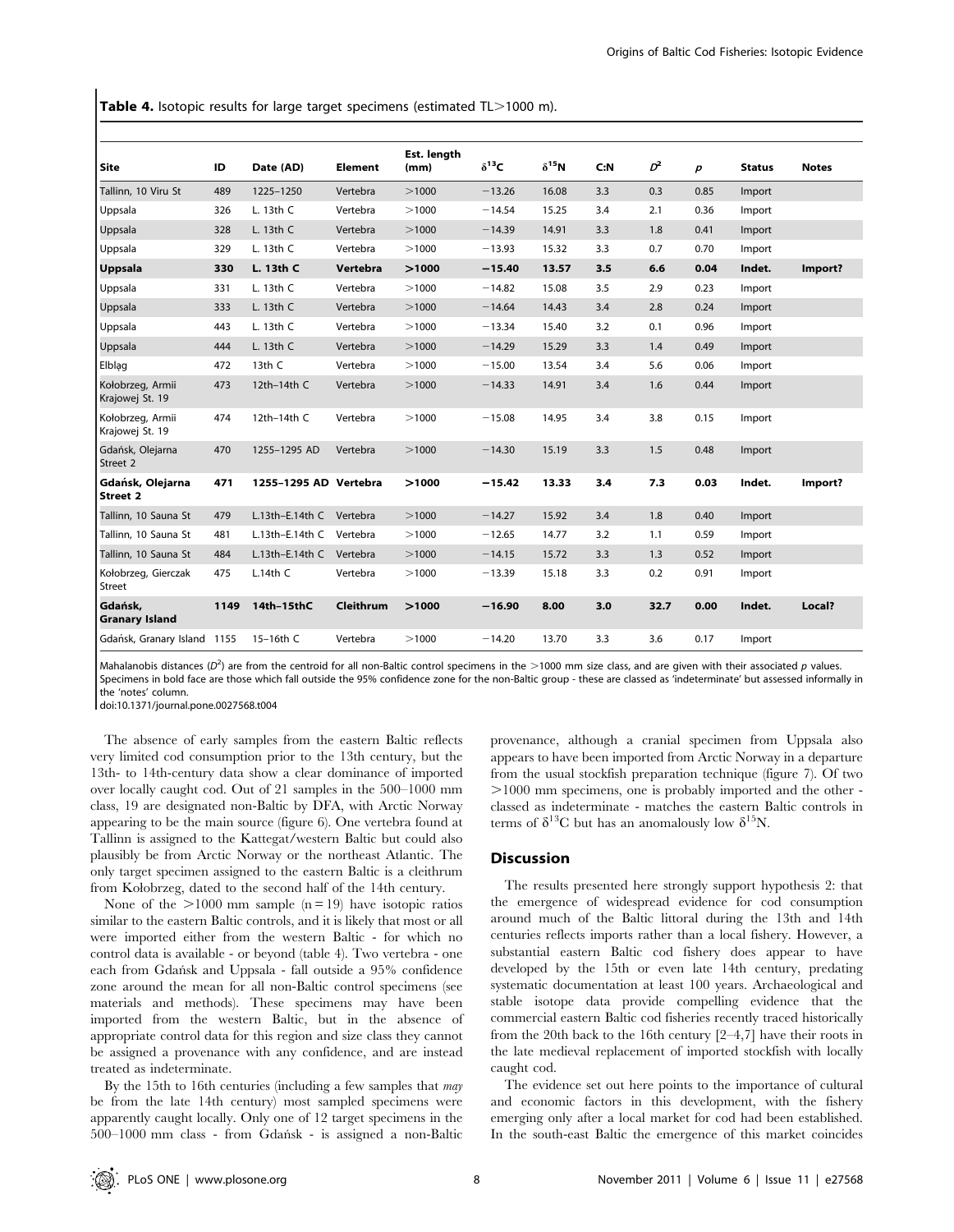

Figure 4. Overview of isotopic evidence for imported versus Baltic cod at archaeological sites. Note that transport within the Baltic region is not made apparent here but does seem to have taken place in a few cases. Samples with date ranges spanning the 14th–15th centuries were assigned to chronological group according to greatest overlap, favouring the later period where overlap with each was equal. doi:10.1371/journal.pone.0027568.g004

with the arrival of Christian colonists from Denmark and northern Germany, indeed evidence for high medieval cod consumption in the region comes almost exclusively from new colonies or from settlements that had come under the influence of crusading groups. While Christian fasting practices and the sheer numbers of colonists are likely to have created increased demand for fish, more specific cultural preferences may also have been important. There is a notable lack of cod at medieval Slavonic sites even in the western Baltic (e.g. Oldenburg [64]) when compared to contemporary Germanic and Scandinavian settlements [35], and cod does not seem to have been consumed even in coastal settlements of the Catholic medieval Polish state, prior to the extension of German influence [34].

The low resolution of current archaeological dating obscures the specific historical circumstances - and ecological conditions - in which a local fishing infrastructure was eventually established. The provisioning needs of the Teutonic Order's military-monastic state in what is now northern Poland may have played a role, however, given the demonstrated presence of eastern Baltic cod in a 14th- to 15th-century context at Mała Niezawska, an inland Teutonic fortress on the Vistula. Cod remains in this context were dominated by cranial bones, suggesting that fresh cod may have been brought upriver and processed for further distribution [34], and there is also documentary evidence for the importance of fish in supplying the Order's fortresses at Malbork [65] and Klaipeda [66]. Most of our probable locally caught specimens at Gdańsk also date from a period when the city was under Teutonic control [67].

At the same time, an ecological stimulus cannot be ruled out. Cod fishing appears to have been relatively widespread around the eastern Baltic before the end of the Neolithic and again from around 1400. Sporadic examples of cod consumption on the islands of Öland and Bornholm  $[26,27]$  during the first millennium AD - predating both historical and archaeological evidence for stockfish production and trade - indicate that exploitable eastern Baltic stocks did exist by this point, at least, but cod numbers are known to fluctuate on a range of scales in response to climatic and hydrographic factors [4,68–70]. A period of unusually high abundance might potentially have provided the immediate impetus for establishment of a cod-fishing infrastructure.

Whatever its causes, the late medieval fishery demonstrated here indicates that researchers must allow for possible human impact on eastern Baltic cod stocks at least as far back as the 15th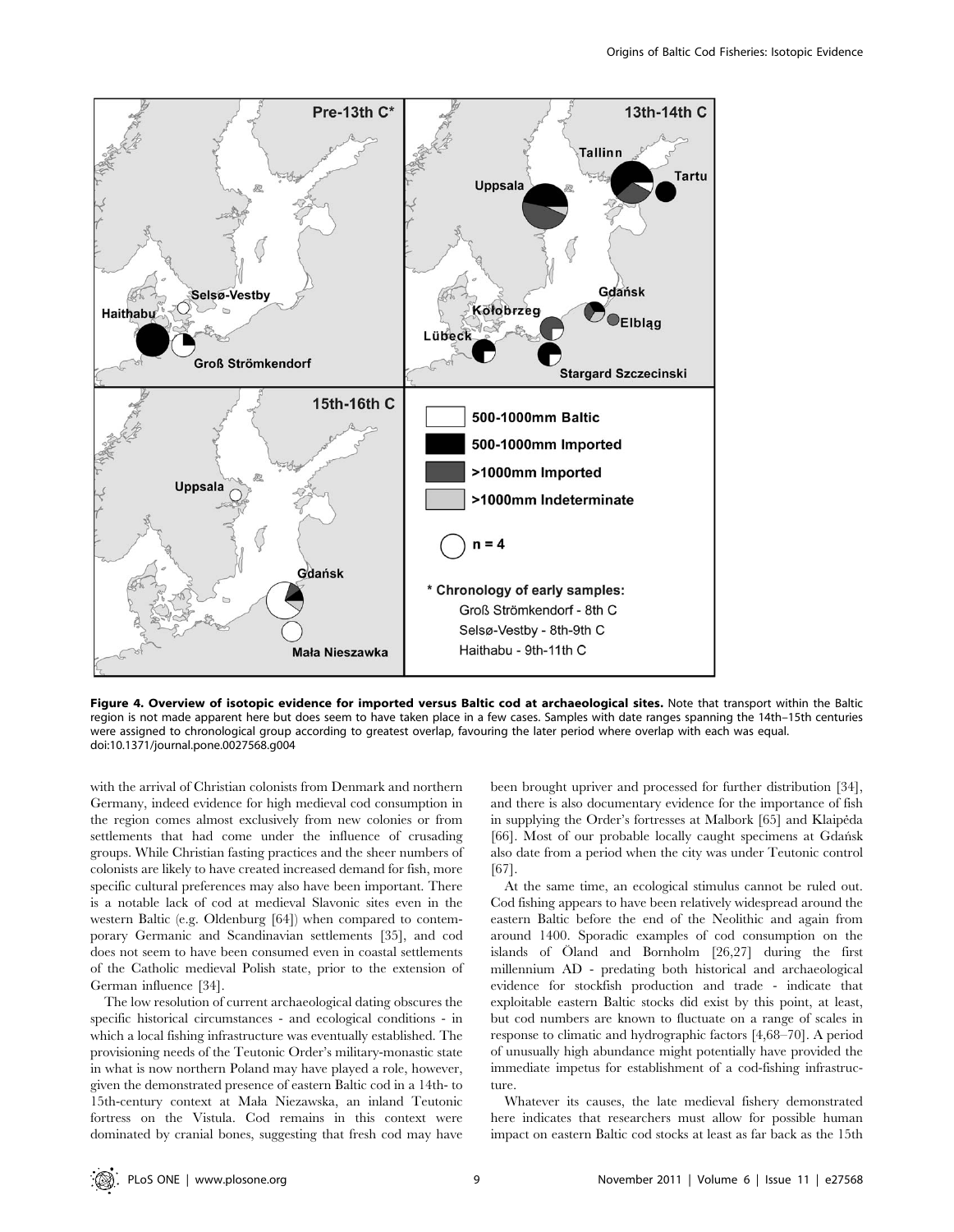

Figure 5.  $\delta^{13}$ C and  $\delta^{15}$ N values for individual cod specimens recovered from western Baltic sites. Means and one standard deviation confidence intervals for each potential geographical source region are shown as grey crosses. doi:10.1371/journal.pone.0027568.g005

century. Future research should bring together archaeological and documentary evidence in assessing the scale of this early fishery and the political, economic, and ecological context of its establishment. Although there remain substantial gaps in both the documentary and archaeological records, a long-term history of the Baltic cod fisheries can now start to be outlined (table 5).

#### Materials and Methods

### Control samples

326 samples of cod cranial bones were obtained from more than 50 previously studied 9th–18th century archaeological assemblages from the six analytical regions considered. Sample selection aimed at good geographical and temporal coverage of each region, but was constrained by standard archaeological contingencies of preservation and accessibility, exacerbated by variable laboratory success rates. Studies of cod migration patterns indicate limited natural movement between the designated regions [15,47,49–

51,72]. Where practicable, sampling regions were specifically defined based on the known existence of separate cod populations.

All specimens were assigned to one of three size classes (500– 800 mm, 800–1000 mm, or  $>1000$  mm) based on bone measurements and comparison with modern standards of known total length (TL). From the total sample of 326, 259 specimens were successfully analysed for stable isotopic data, producing high yields of collagen with acceptable atomic C:N ratios (see below). Most of these, deriving from fish in the  $500-800$  mm (n = 87) and 800–  $1000$  mm  $(n = 90)$  classes, have previously been used to establish isotopic signatures for the six regions [12]. The remainder  $(n = 82)$ , from the largest size class, are published here for the first time.

Outliers within the control sample might reflect rare instances of fish imported without prior decapitation [32]. Thus we excluded the single clearest outlier from each region, defined by the greatest Mahalanobis distance from the region's centroid. This was done separately for specimens with estimated TL of 500–1000 mm and of  $>1000$  mm (see below).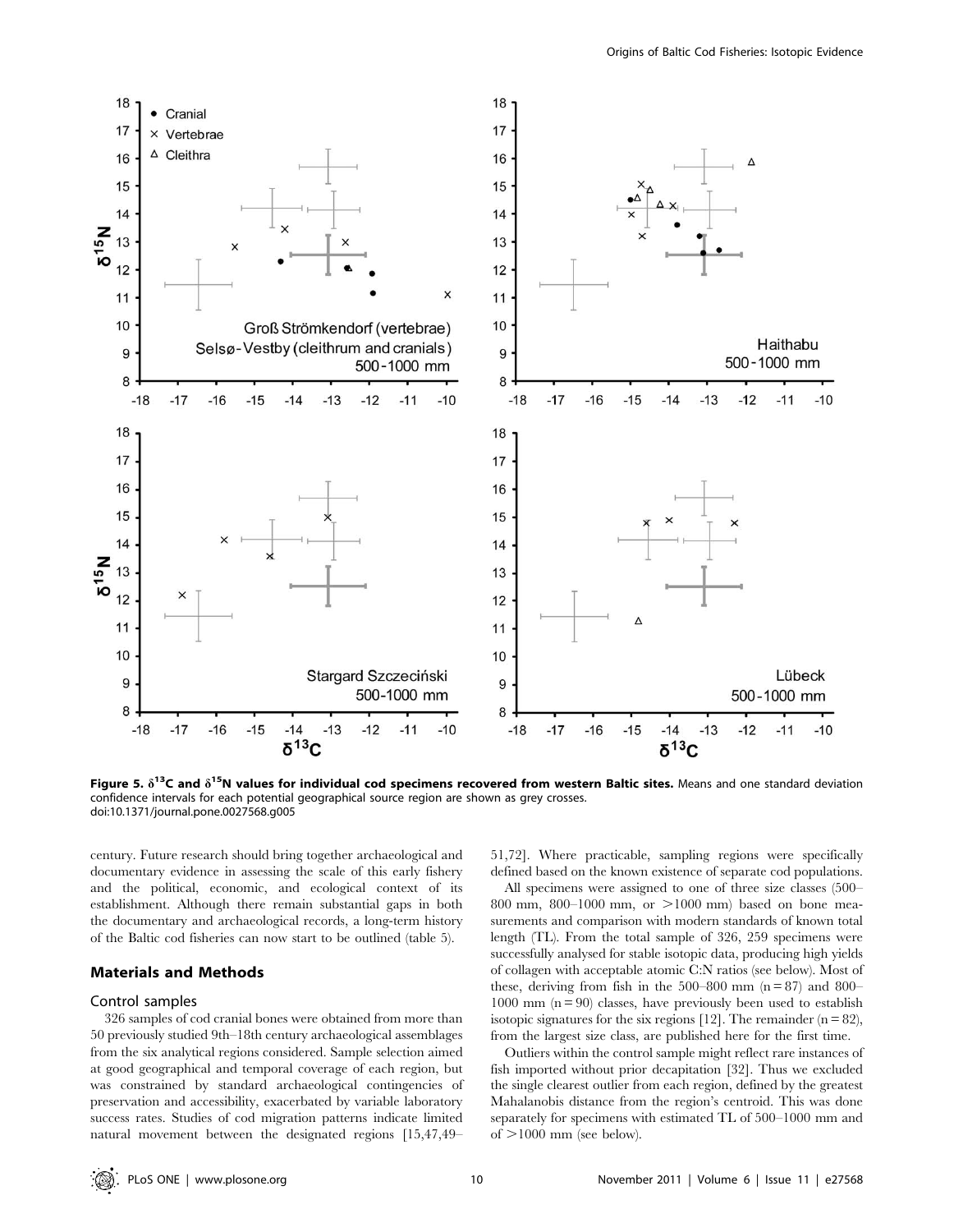

Figure 6.  $\delta^{13}C$  and  $\delta^{15}N$  values for individual cod specimens recovered from eastern Baltic sites (13th–14th C). Means and one standard deviation confidence intervals for each potential geographical source region are shown as grey crosses. doi:10.1371/journal.pone.0027568.g006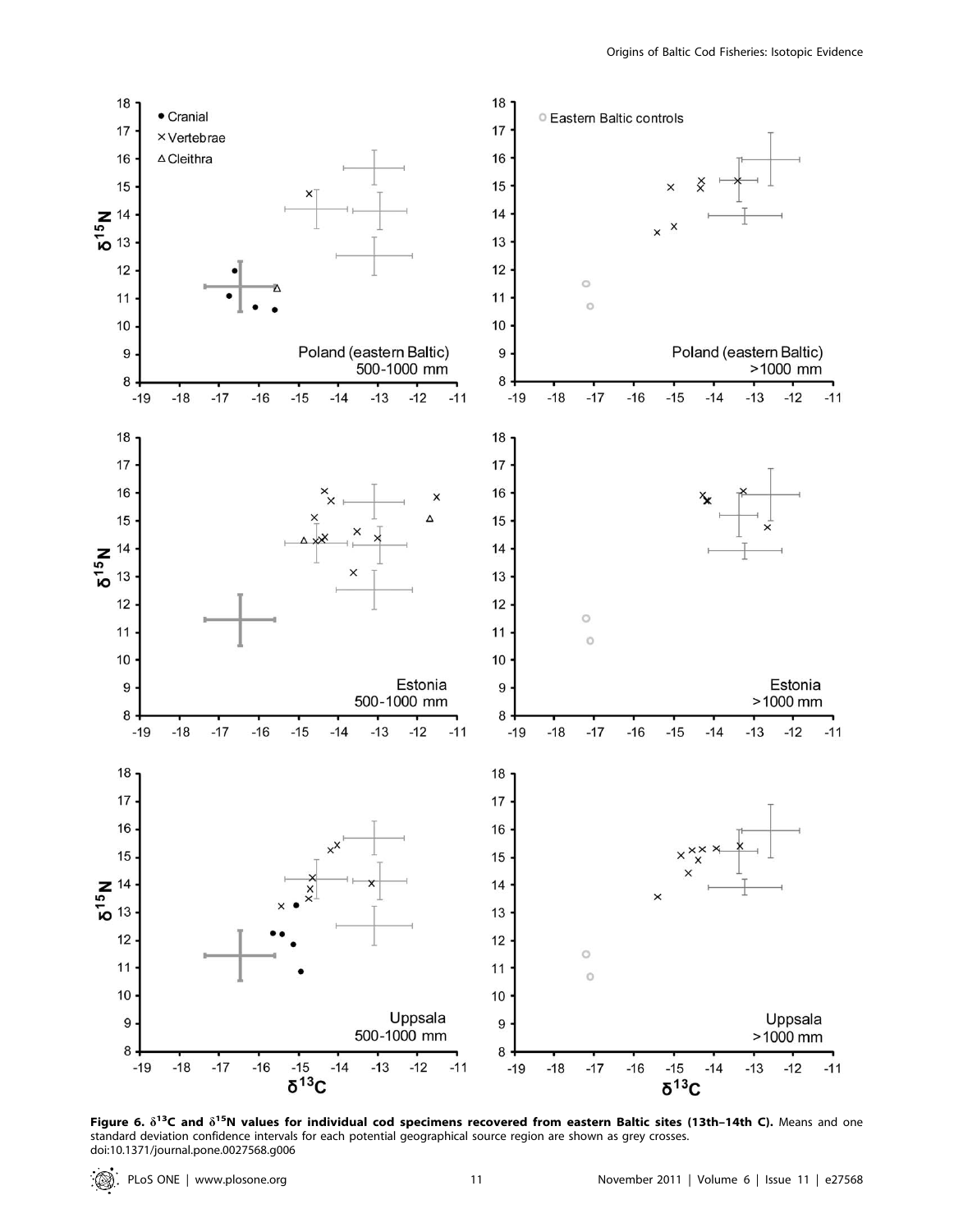

Figure 7.  $\delta^{13}C$  and  $\delta^{15}N$  values for individual cod specimens recovered from eastern Baltic sites (15th–16th C). Note that some specimens might be either late 14th-century or early 15th-century. Means and one standard deviation confidence intervals for each potential geographical source region are shown as grey crosses. doi:10.1371/journal.pone.0027568.g007

#### Laboratory methods

Laboratory methods were identical to those of Barrett et al. [12] but are reproduced here. Cod bones greater than 1 g in mass were sawn in two, with one subsample archived for further study. For the second subsample (or whole specimen if under 1 g), a complete cross-section (totalling 100 to 200 mg) of each bone was then processed for stable isotope analysis. Bone collagen was extracted following standard procedures [73], with the addition of an ultrafiltration step for archaeological samples [74]. Whole bone samples were demineralized in 0.5 M aqueous HCl at  $4^{\circ}$ C for 2 to 5 days until demineralized, and then gelatinized at  $70^{\circ}$ C for  $48$  hours ( $75^{\circ}$ C for the samples analysed in Cambridge; see below), and the resulting solution filtered through a  $5-8$  µm filter. For the modern samples (used only to study intra-skeletal variability), the gelatinized solution was then lyophilized. For the archaeological samples, the gelatinized solution was ultrafiltered

through a 30 kDa filter, and then the  $>30$  kDa fraction was lyophilized. The resultant 'collagen' was analyzed in duplicate or triplicate using continuous flow isotope-ratio-monitoring mass spectrometry: a ThermoFinnigan Flash EA coupled to a Delta Plus XP mass spectrometer at the Department of Human Evolution, Max Planck Institute for Evolutionary Anthropology, Leipzig, Germany for the archaeological samples, and a Costech EA coupled to a Delta V mass spectrometer at the Godwin Laboratory, Department of Earth Sciences, University of Cambridge, for the modern samples. The  $\delta^{13}C$  values are reported relative to the V-PDB scale, and  $\delta^{15}N$  values relative to the AIR scale. Errors on both the  $\delta^{13}C$  and  $\delta^{15}N$  measurements are less than 0.2%. Amounts of carbon and nitrogen in the collagen extract were measured, and we only report isotope values from those samples with acceptable atomic C:N ratios, defined as between 2.9 and 3.6 [75].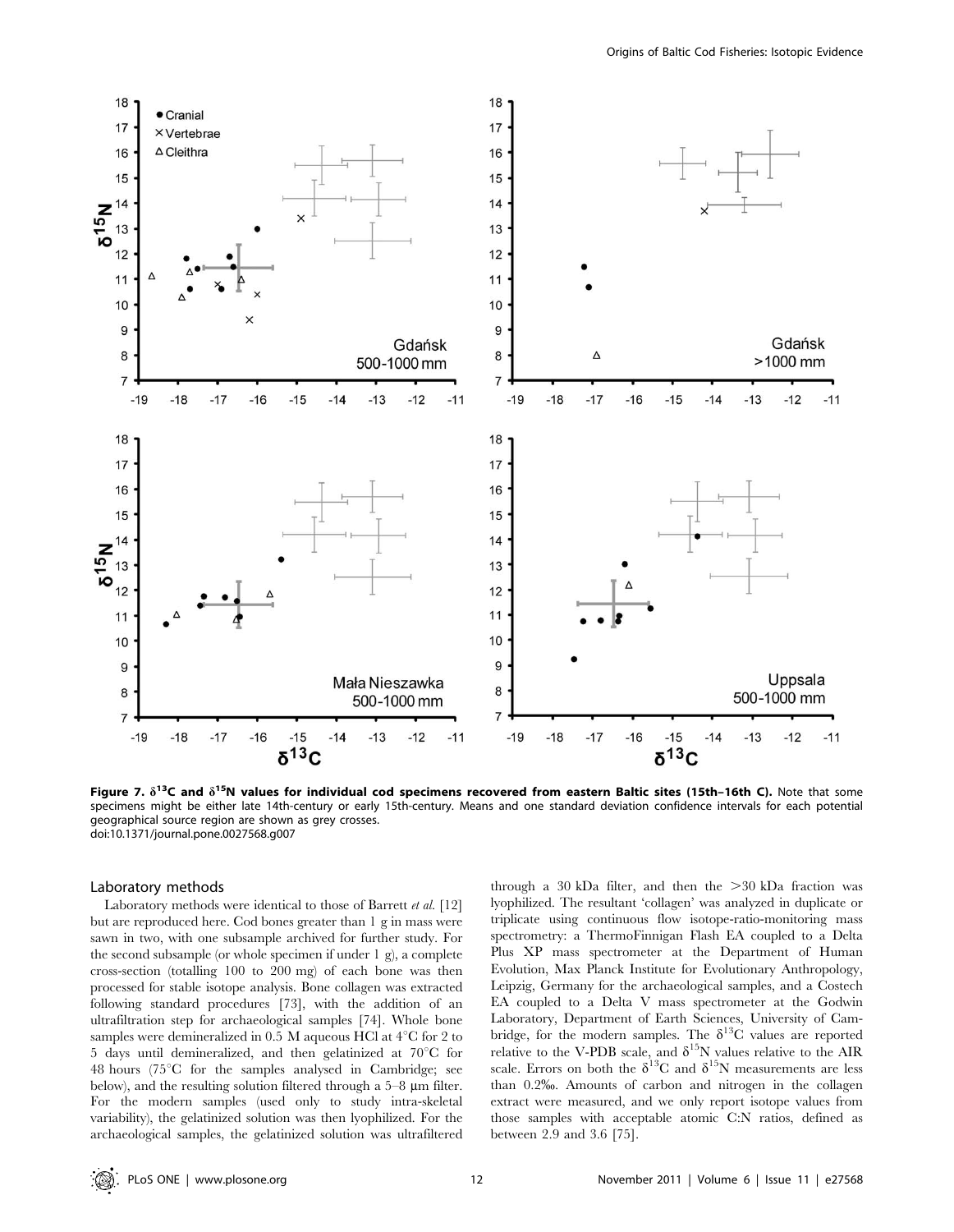Table 5. Outline history of cod consumption around the Baltic, based on current evidence.

|                           |                                        | <b>Evidence for cod consumption</b>                          |                                                             |                    |
|---------------------------|----------------------------------------|--------------------------------------------------------------|-------------------------------------------------------------|--------------------|
| Archaeo-historical period | Approximate dates*                     | Kattegat/western Baltic                                      | <b>Eastern Baltic</b>                                       | Main<br>references |
| l Mesolithic              | c.7000-c.3900 BC                       | Frequent evidence;<br>presumably fished locally              | Occasional evidence (Estonia);<br>presumably fished locally | $[17 - 20]$        |
| Neolithic                 | c.3900-c.2500 BC                       | Common at archaeological sites;<br>presumably fished locally | $[20 - 23]$                                                 |                    |
| Bronze & early Iron Ages  | c.2500 BC - early<br>1st millennium AD | Rare except for in Kattegat                                  | Extremely rare                                              | $[9,34]$           |
| Iron Age                  | Mid 1st millennium AD                  | Present at various sites:<br>presumably fished locally       | Known on Öland:<br>presumably fished locally                | [9, 26, 30]        |
| Viking Age                | 8th-11th C                             | Common; initially local but<br>much imported from 9th C      | Known on Gotland:<br>?local or imported?                    | [9, 28, 29]        |
| <b>High medieval</b>      | 12th-mid 14th C                        | Very frequent; mostly<br>imported                            | Frequent from 13th C;<br>overwhelmingly imported            | [62]               |
| l Late medieval           | Late 14th-16th C                       | Common; ?importance<br>of imports?                           | <b>Common; mostly</b><br>locally caught                     | [62]               |
| Post-medieval             | 17th-19th C                            | Substantial local fishery?<br>At least around Bornholm       | Substantial local fishery                                   | [7, 71]            |
| l Modern                  | 20th-21st C                            | Industrial-scale fishery,<br>especially from 1940s           | $[2-4]$                                                     |                    |

Entries in bold face relate to the findings of the present study.

\* Note that the boundaries between archaeological/historical periods are neither absolute nor synchronized across the Baltic region; the dates and terms used here are simplified approximations.

doi:10.1371/journal.pone.0027568.t005

# Variability due to size

Higher trophic levels in older, larger fish may result in elevated  $\delta^{13}$ C and especially  $\delta^{15}$ N values [76–80], and this was mitigated by analysing complete bone cross sections, providing approximate life-time averages given the incremental nature of fish bone growth [81]. Comparison of  $\delta^{13}C$  and  $\delta^{15}N$  values between control specimens in the 500–800 mm and 800–1000 mm groups within each region revealed only one significant difference, for  $\delta^{15}N$  in Arctic Norway ( $t = -2.11$ , df = 39,  $p = 0.041$ ) [12]. These two size classes were treated together at all stages of analysis.

Comparison of  $\delta^{13}$ C and  $\delta^{15}$ N values between control specimens in the  $800-1000$  mm and  $>1000$  mm groups revealed highly significant differences in both carbon and nitrogen isotopic values for Arctic Norway  $\delta^{13}C$ : t = -5.36, df = 31, p < 0.001;  $\delta^{15}N$ : t = -3.00, df = 31,  $p= 0.005$ ), and a significant increase in  $\delta^{13}$ C with size class for the southern North Sea (t = -2.52, df = 57,  $p$  = 0.015). Moreover, interregional differences in the relationship between fish size and isotopic values result in significant overlaps between the distributions of certain regions. In addition, the extreme rarity of cod over one metre long in modern populations means that their feeding behaviour is poorly understood [82,83]. Accordingly, both control and target specimens from individuals with estimated total length  $>1000$  mm are treated entirely separately from smaller specimens.

#### Change over time

Archaeological samples of 19th- to 21st-century date were not included in the study due to the possibility of altered  $\delta^{15}N$  values resulting from radical changes in food webs and/or pollutants such as agricultural fertilizers and sewage. The control samples were classified into five two-century groups (9th/10th C to 17th/ 18th C) and tested for temporal differences within each region using ANOVA. Samples with date ranges spanning more than one two-century block were assigned to chronological group

according to the greatest overlap, favouring the later period where overlap with each was equal. This is the same protocol employed for a comparable study of imports to the southern North Sea [12]. For the 500–1000 mm sample the only significant difference was observed for  $\delta^{13}$ C between the 13th/ 14th C  $(n=9)$  and 15th/16th C  $(n=21)$  groups in the eastern Baltic (F(df 1, 28) = 15.58,  $p = 0.0005$ ; mean difference = 1.1‰). No other regions showed significant temporal changes in either  $\delta^{13}$ C or  $\delta^{15}$ N (data are published in full in the previous study [12]). Regional temporal comparisons were not carried out for the >1000 mm sample since all non-Baltic regions were combined for the analysis.

#### Intra-skeletal variability

Systematic intra-skeletal variability in  $\delta^{13}C$  and  $\delta^{15}N$  of bone collagen has previously been demonstrated not to exist for modern North Sea cod [12].

### Supporting Information

Table S1 Details of previously unpublished control (cranial) samples from cod with estimated total lengths of more than 1000 mm. (XLS)

# Acknowledgments

Stefanie Boesel and Annette Weiske assisted with stable isotope analysis of the archaeological material. Catherine Kneale, Mike Hall and James Rolfe assisted with isotopic analysis of the modern samples. The many organizations and individuals who helped source archaeological cod bones are too numerous to mention, but all deserve thanks. The two control samples from The Netherlands were courtesy of Wietske Prummel. The paper benefitted from discussion with Aleks Pluskowski and from constructive comments by two anonymous reviewers.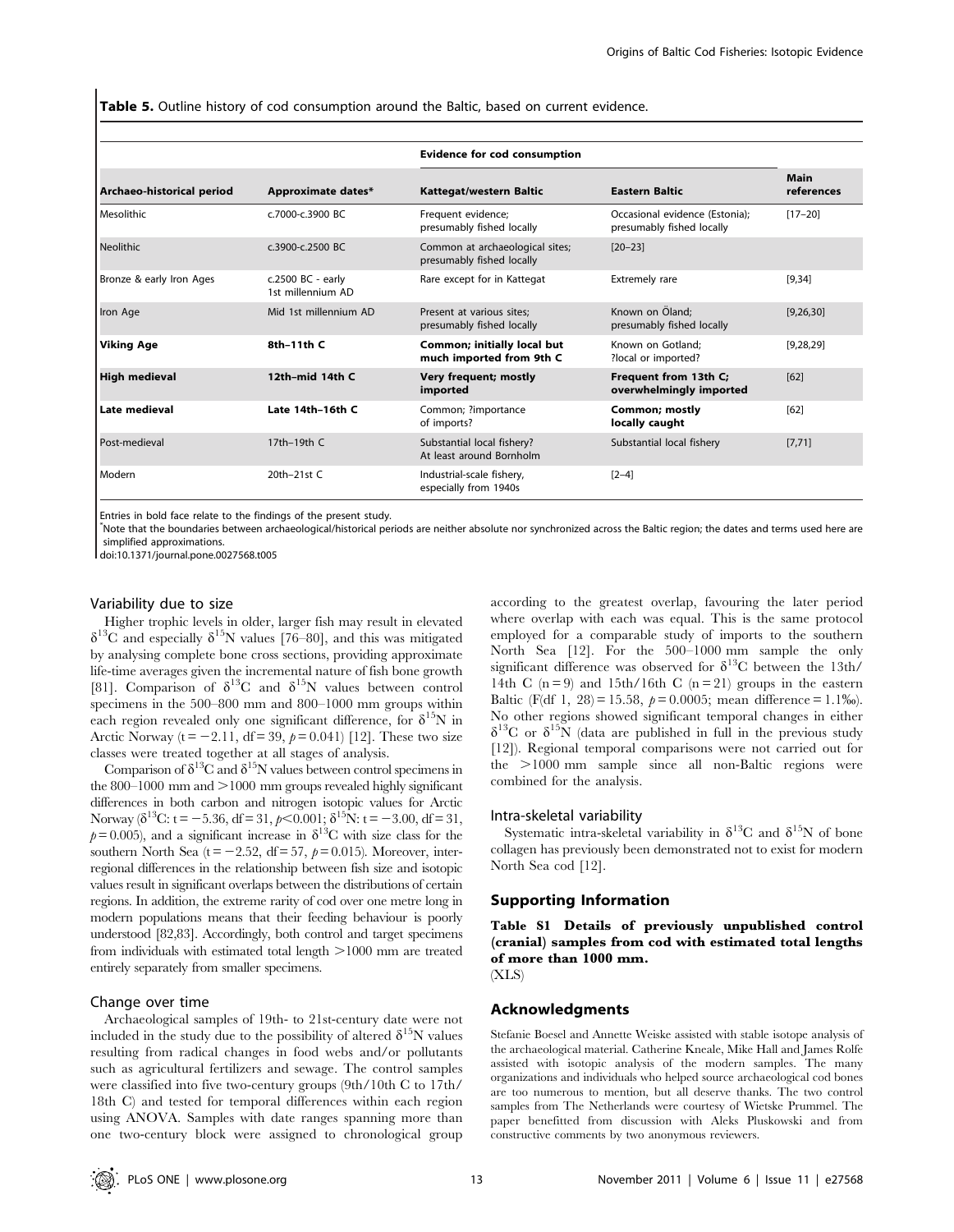### Author Contributions

Conceived and designed the experiments: JB. Analyzed the data: DO. Wrote the paper: DO. Contributed to archaeological/historical interpretation: DM JB. Contributed to historical-ecological interpretation: BM.

#### References

- 1. MacKenzie BR, Alheit J, Conley DJ, Holm P, Kinze CC (2002) Ecological hypotheses for a historical reconstruction of upper trophic level biomass in the Baltic Sea and Skagerrak. Canadian Journal of Fisheries and Aquatic Sciences 59: 173–190.
- 2. Eero M, MacKenzie BR, Karlsdóttir HM, Gaumiga R (2007) Development of international fisheries for the eastern Baltic cod (Gadus morhua) from the late 1880s until 1938. Fisheries Research 87: 155–166.
- 3. Eero M, Köster FW, MacKenzie BR (2008) Reconstructing historical stock development of Atlantic cod (Gadus morhua) in the eastern Baltic Sea before the beginning of intensive exploitation. Canadian Journal of Fisheries and Aquatic Sciences 65: 2728–2741.
- 4. Eero M, MacKenzie BR, Köster FW, Gislason H (2011) Multi-decadal responses of a cod (Gadus morhua) population to human-induced trophic changes, fishing, and climate. Ecological Applications 21: 214–226.
- 5. Limburg KE, Walther Y, Hong B, Olson C, Storå J (2008) Prehistoric versus modern Baltic Sea cod fisheries: selectivity across the millennia. Proceedings of the Royal Society B: Biological Sciences 275: 2659–2665.
- 6. MacKenzie BR, Ojaveer H, Eero M (2011) Historical ecology provides new insights for ecosystem management: eastern Baltic cod case study. Marine Policy 35: 266–270.
- 7. MacKenzie BR, Bager M, Ojaveer H, Awebro K, Heino U, et al. (2007) Multidecadal scale variability in the eastern Baltic cod fishery 1550–1860–Evidence and causes. Fisheries Research 87: 106–119.
- 8. Nielssen AR (2009) Norwegian fisheries, c.1100-1850. In: Starkey DJ, Thór JT, Heidbrink I, eds. A History of the North Atlantic Fisheries Volume 1: from early times to the mid-nineteenth century. Bremen: Verlag H. M. Hauschild. pp 83–122.
- 9. Enghoff IB (1999) Fishing in the Baltic Region from the 5th century BC to the 16th century AD: evidence from fish bones. Archaeofauna 8: 41–85.
- 10. Barrett J, Johnstone C, Harland J, Van Neer W, Ervynck A, et al. (2008) Detecting the medieval cod trade: a new method and first results. Journal of Archaeological Science 35: 850–861.
- 11. Rick TC, Erlandson JM (2008) Human Impacts on Ancient Marine Ecosystems: a global perspective. Berkeley: University of California Press. 336 p.
- 12. Barrett J, Orton D, Johnstone C, Harland J, Van Neer W, et al. (2011) Interpreting the expansion of sea fishing in medieval Europe using stable isotope analysis of archaeological cod bones. Journal of Archaeological Science 38: 1516–1524.
- 13. Barbier EB (2011) Scarcity and Frontiers: how economies have developed through natural resource exploitation. Cambridge: Cambridge University Press. 768 p.
- 14. ICES (2005) Report of the Baltic Fisheries Assessment Working Group. ICES CM 2005/ACFM:19. Copenhagen: ICES. 626 p.
- 15. Bagge O, Thurow F, Steffensen E, Bay J (1994) The Baltic cod. Dana 10: 2–28. 16. Berner M, Müller H (1989) Discrimination between "Baltic cod" (G. morhua
- callarias L.) and "Belt Sea cod" (G. morhua morhua L.) by means of morphometric and meristic characters. ICES CM 1989/J:13. Copenhagen: ICES.
- 17. Enghoff IB (1994) Fishing in Denmark during the Ertebølle period. International Journal of Osteoarchaeology 4: 65–96.
- 18. Pickard C, Bonsall C (2004) Deep-Sea Fishing in the European Mesolithic: Fact or Fantasy? European Journal of Archaeology 7: 273–290.
- 19. Enghoff IB, MacKenzie BR, Nielsen EE (2007) The Danish fish fauna during the warm Atlantic period (ca. 7000-3900 bc): Forerunner of future changes? Fisheries Research 87: 167–180.
- 20. Kriiska A, Lõugas L (1999) Late Mesolithic and Early Neolithic seasonal settlment at Kõpu, Hiiumaa Island, Estonia. In: Miller U, Hackens T, Lang V, Raukas A, Hicks S, eds. Environmental and Cultural History of the Eastern Baltic Region. Rixensart: UNESCO. pp 157–172.
- 21. Olson C, Walther Y (2007) Neolithic cod (Gadus morhua) and herring (Clupea harengus) fisheries in the Baltic Sea, in the light of fine-mesh sieving: a comparative study of subfossil fishbone from the late Stone Age sites at Ajvide, Gotland, Sweden and Jettböle, Åland, Finland. Environmental Archaeology 12: 175–185.
- 22. Olson C (2008) Neolithic Fisheries: osteoarchaeology of fish remains in the Baltic Sea region. Stockholm: Stockholm University. 52 p.
- 23. Kadakas U, Vedru G, Lõugas L, Hiie S, Kihno K, et al. (2010) Rescue excavations of the Neolithic settlement site in Vabaduse Square, Tallinn. In: Oras E, Russow E, eds. Archaeological Fieldwork in Estonia 2009. Tallinn: Muinsuskaitseamet. pp 27–45.
- 24. Hatting T (1994) The animal bones from the refuse layer at Lundeborg. Arkæologiske Studier 10: 94–97.
- 25. Hatting T (1989) Orientering om knoglematerialet fra Lundeborg. Årbog for Svendborg and Omegns Museum. pp 47–51.

Sourced, collected and identified samples: CJ JH JB. Conducted stable isotope analyses: TdR MR TO. Contributed archaeological samples: DM LJ DH IE LL WVN AE AKH CA AJ AL SH-D PP JB.

- 26. Hallström A (1979) Die Fischknochen. In: Boessneck J, von den Driesch A, eds. Eketorp: Befestigung und Siedlung auf Öland/Schweden Die Fauna. Stockholm: Almquist & Wiksell. pp 422–492.
- 27. Watt M (1991) Sorte Muld. Høvdingesæde og kultcentrum fra Bornholms yngre jernalder. In: Mortensen M, Rasmussen BM, eds. Fra Stamme til Stat i Danmark 2 Høvdinge-samfund og Kongemagt. Århus: Jysk Arkæologisk Selskab. pp 89–107.
- 28. Westholm G, Sigvallius B (1982) Måltidsrester berätter. Benmaterialet från grävningen i kv Apoteket i Visby osteologiskt undersökt. Gotländskt Arkiv 54: 45–56.
- 29. Lõugas L (2008) Fishing during the Viking Age in the eastern and western Baltic Sea. In: Béarez P, Grouard S, Clavel B, eds. Archéologie du Poisson: 30 ans d'archéo-ichtyologie au CNRS. Antibes: Éditions APDCA. pp 27–33.
- Lõugas L (2001) Development of fishery during the 1st and 2nd millenia AD in the Baltic region. Journal of Estonian Archaeology 5: 128–147.
- 31. Hårding B (1990) Vad benan berätter. In: Tesch S, ed. Stad och Stadsplan Makt och människor i kungens Sigtuna. Sigtuna: Sigtuna Museer. pp 105–109.
- 32. Jonsson L (1986) Finska gäddor och Bergenfisk ett försök att belysa Uppsalas fiskimport under medeltid och yngre Vasatid. In: Cnattingius N, Neréus T, eds. Från Östra Aros till Uppsala En samling uppsatser kring det medeltida Uppsala. Uppsala: Almqvist & Wiksell. pp 122–139.
- 33. Kadakas V, Nurk R, Püüa G, Toos G, Lõugas L, et al. (2010) Rescue excavations in Tallinn Vabaduse Square and Ingermanland Bastion 2008–2009. In: Oras E, Russow E, eds. Archaeological Fieldwork in Estonia 2009. Tallinn: Muinsuskaitseamet. pp 49–69.
- 34. Makowiecki D (2003) Historia ryb i rybołówstwa w holocenie na Niżu Polskim w świetle badań archeoichtiologicznych. Poznań: Polish Academy of Science. 198 p.
- 35. Heinrich D (1986) Fishing and consumption of cod (Gadus morhua Linnaeus, 1758) in the Middle Ages. In: Brinkhuizen DC, Clason AT, eds. Fish and Archaeology: studies in osteometry, taphonomy, seasonality and fishing methods. Oxford: BAR. pp 42–52.
- 36. Barrett JH (1997) Fish trade in Norse Orkney and Caithness: a zooarchaeological approach. Antiquity 71: 616–638.
- 37. Christensen P, Nielssen AR (1996) Norwegian fisheries 1100–1970: main developments. . In: Holm P, Starkey DJ, Thor J, eds. The North Atlantic Fisheries, 1100–1976: national perspectives on a common resource. Esbjerg: North Atlantic Fisheries History Association. pp 145–176.
- 38. Robinson R (2009) The fisheries of northwest Europe, c.1100–1850. In: Starkey DJ, Thór JT, Heidbrink I, eds. A History of the North Atlantic Fisheries Volume 1: from early times to the mid-nineteenth century. Bremen: Verlag H. M. Hauschild. pp 127–171.
- 39. Gade JA (1951) The Hanseatic Control of Norwegian Commerce during the Late Middle Ages. Leiden: E. J. Brill. pp 139.
- 40. Hoffmann RC (2002) Carp, cods and connections: new fisheries in the medieval European economy and environment. In: Henninger-Voss MJ, ed. Animals in Human Histories: the mirror of nature and culture. RochesterN.Y.: University of Rochester Press. pp 3–55.
- 41. Otterlind G (1984) On fluctuations of the Baltic cod stock. ICES CM 1984/J:14. Copenhagen: ICES.
- 42. Fredriksen S (2003) Food web studies in a Norwegian kelp forest based on stable isotope ( $\delta^{13}$ C and  $\delta^{15}$ N) analysis. Marine Ecology Progress Series 260: 71–81.
- 43. Jennings S, Warr KJ (2003) Environmental correlates of large-scale spatial variation in the  $\delta^{15}N$  of marine animals. Marine Biology 142: 1131–1140.
- 44. Sweeting CJ, Barry J, Barnes C, Polunin NVC, Jennings S (2007) Effects of body size and environment on diet-tissue  $\delta^{15}N$  fractionation in fishes. Journal of Experimental Marine Biology and Ecology 340: 1–10.
- 45. Weidman CR, Millner R (2000) High-resolution stable isotope records from North Atlantic cod. Fisheries Research 46: 327–342.
- 46. Bergfur J, Johnson R, Sandin L, Goedkoop W (2009) Effects of nutrient enrichment on C and N stable isotope ratios of invertebrates, fish and their food resources in boreal streams. Hydrobiologia 628: 67–79.
- 47. Deutsch B, Berth U (2006) Differentiation of western and eastern Baltic Sea cod stocks (Gadus morhua) by means of stable isotope ratios in muscles and otoliths. Journal of Applied Ichthyology 22: 538–539.
- 48. Holmes SJ, Wright PJ, Fryer RJ (2008) Evidence from survey data for regional variability in cod dynamics in the North Sea and West of Scotland. ICES Journal of Marine Science: Journal du Conseil 65: 206–215.
- 49. Sarvas TH, Fevolden SE (2005) Pantophysin (Pan I) locus divergence between inshore v. offshore and northern v. southern populations of Atlantic cod in the north-east Atlantic. Journal of Fish Biology 67: 444–469.
- 50. Svedang H, André C, Jonsson P, Elfman M, Limburg K (2010) Migratory behaviour and otolith chemistry suggest fine-scale sub-population structure within a genetically homogenous Atlantic Cod population. Environmental Biology of Fishes 89: 383–397.